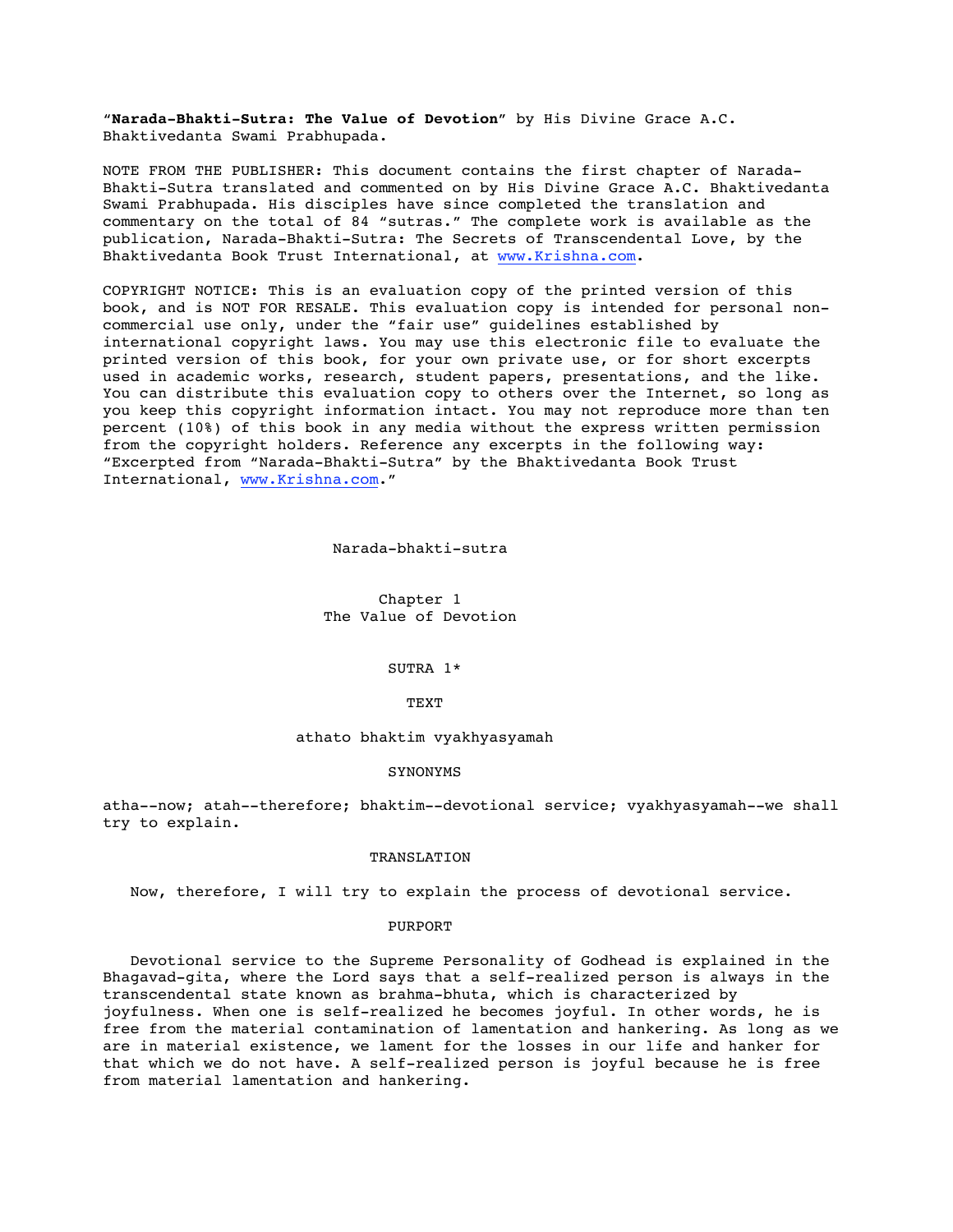A self-realized person also sees all living entities equally. For him, there is no distinction between the higher and lower species of life. It is also stated that a learned man does not distinguish between a wise brahmana and a dog because he sees the soul within the body, not the external bodily features. Such a perfected, self-realized person becomes eligible to understand bhakti, or devotional service to the Lord.

 Bhakti is so sublime that only through bhakti can one understand the constitutional position of the Lord. That is clearly stated in the Bhagavad-gita (18.55): bhaktya mam abhijanati. "One can understand the Supreme Lord through devotional service, and by no other process." There are different processes of understanding the Absolute Truth, but if a person wants to understand the Supreme Lord as He is, he has to take to the process of bhakti-yoga. There are other mystic processes, such as karma-yoga, jnana-yoga, and dhyana-yoga, but it is not possible to understand the Supreme Lord, the Personality of Godhead, except through His devotional service. This is confirmed in the Fourth Chapter of the Bhagavad-gita (4.3), where we learn that Krsna spoke the Bhagavad-gita to Arjuna simply because he was the Lord's devotee and friend. The Bhagavad-gita teaches the process of bhakti-yoga, and therefore Lord Krsna explained it to Arjuna because he was a great devotee. As far as spiritual life is concerned, becoming a devotee of the Lord is the high-est perfection.

 People are generally misled by the spell of the illusory energy of material nature. There are innumerable living entities within the material nature, and only some of them are human beings. According to the Vedic literature, there are 8,400,000 species of life. In the Padma Purana it is said that there are 900,000 species of life in the water, 2,000,000 species of plants, 1,100,000 species of insects and reptiles, 1,000,000 species of birds, 3,000,000 species of beasts, and only 400,000 species of human beings. So the humans are the least numerous species of all.

 All living entities can be divided into two divisions: those that can move and those that are stationary, such as trees. But there are also many further divisions. Some species fly in the air, some live in the water, and some live on the ground. Among the living entities who live on the ground, only 400,000 are human species, and out of these 400,000 human species, many are uncivilized or unclean; they are not up to the standard of proper civilization. From the historical point of view, the Aryans are the most civilized section of human beings, and among the Aryans, the Indians are especially highly cultured. And among the Indians, the brahmanas are the most expert in knowledge of the Vedas.

 The Vedic culture is respected all over the world, and there are people everywhere eager to understand it. The highest perfectional stage of understanding Vedic culture is explained in the Bhagavad-gita, in the Fifteenth Chapter (15.15), where the Lord says that the purpose of all the Vedas is to understand Him (Lord Krsna). Fortunate are those who are attracted to the Vedic cultural life.

 The Hindus call themselves followers of the Vedas. Some say they follow the Sama Veda, and some say they follow the Rg Veda. Different people claim to follow different sections of the Vedas, but in fact for the most part they are not followers of the Vedas because they do not follow the rules and regulations of the Vedas. Therefore Lord Caitanya says that since the so-called followers of the Vedas perform all kinds of sinful activities, the number of actual followers of the Vedas is very small; and even among this small, exclusive number, most are addicted to the processes described in the Vedas' karma-kanda section, by which one can elevate oneself to the perfectional stage of economic development.

 The strict followers of the karma-kanda portions of the Vedas perform various sacrifices for worship of different demigods in order to achieve particular material results. Out of many millions of such worshipers, some may actually engage in the process of understanding the Supreme, the Absolute Truth. They are called jnanis. Perfection for a jnani lies in attaining the stage of brahmabhuta, or self-realization. Only after self-realization is attained does the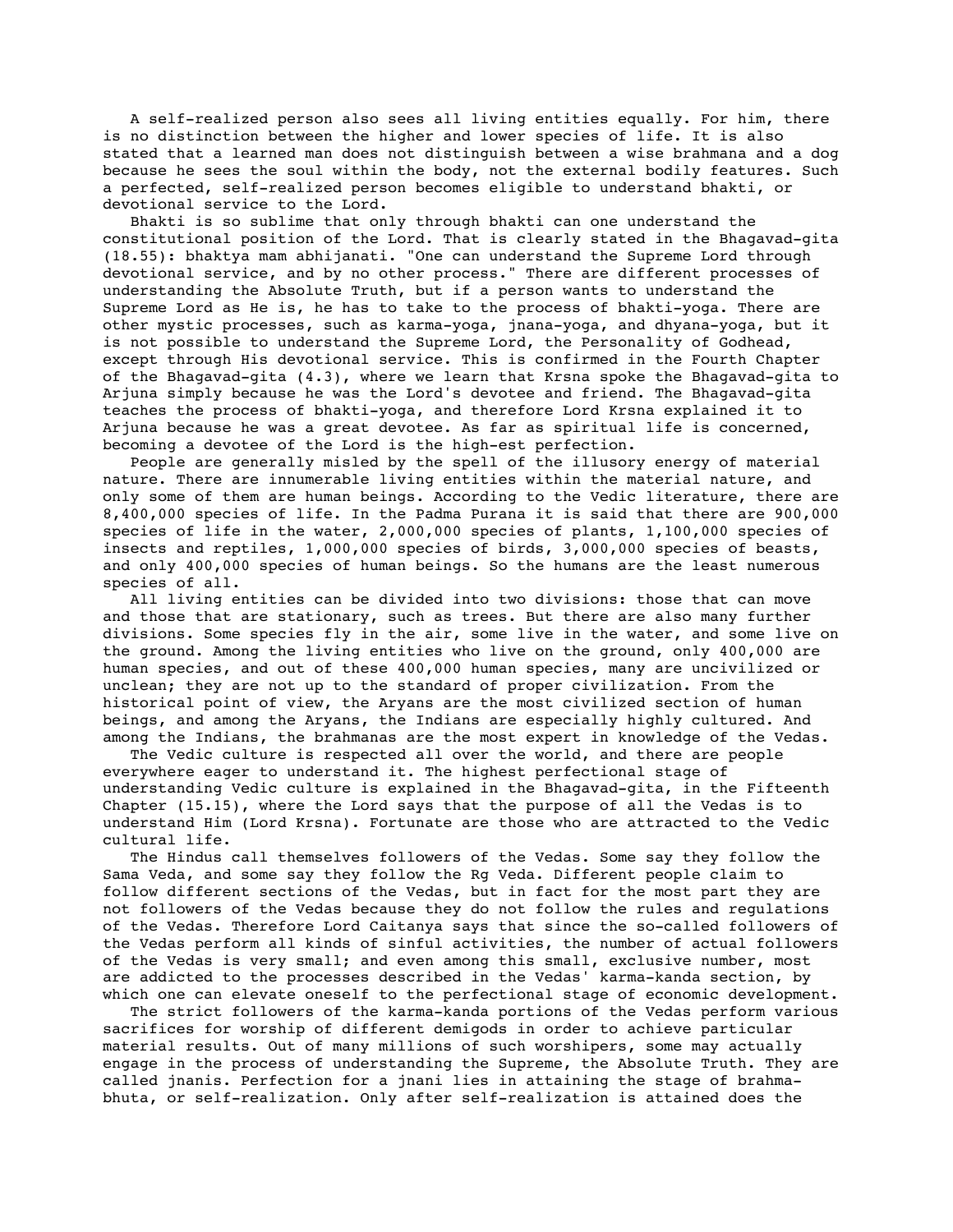stage of understanding devotional service begin. The conclusion is that one can begin the process of devotional service, or bhakti, when one is actually selfrealized. One who is in the bodily concept of existence cannot understand the process of devotional service.

 It is for this reason that the Narada-bhakti-sutra begins, "Now, therefore, I shall try to explain the process of devotional service." The word "therefore" indicates that this process of devotional service is for the self-realized soul, one who is already liberated. Similarly, the Vedanta-sutra begins athato brahmajijnasa. The word brahma-jijnasa refers to inquiry into the Supreme Absolute Truth, and it is recommended for those who have been elevated from the lower stage of addiction to the karma-kanda portion of the Vedas to the position of interest in the jnana-kanda portion. Only when a person is perfectly situated in the realization that he is not the body but a spirit soul can he begin the process of bhakti, or devotional service.

# SUTRA 2\*

TEXT

#### sa tv asmin parama-prema-rupa

# SYNONYMS

sa--it; tu--and; asmin--for Him (the Supreme Lord); parama--highest; prema--pure love; rupa--having as its form.

#### TRANSLATION

Devotional service manifests as the most elevated, pure love for God.

# PURPORT

 As stated before, after attaining the highest stage of self-realization, one becomes situated in devotional service to the Lord. The perfection of devotional service is to attain love of God. Love of God involves the Supreme Personality of Godhead, the devotee, and the process of devotional service. Selfrealization, the brahma-bhuta stage, is the beginning of spiritual life; it is not the perfectional stage. If a person understands that he is not his body and that he has nothing to do with this material world, he becomes free from material entanglement. But that realization is not the perfectional stage. The perfectional stage begins with activity in the self-realized position, and that activity is based on the understanding that a living entity is eternally the subordinate servitor of the Supreme Lord. Otherwise, there is no meaning to self-realization. If one is puffed up with the idea that he is the Supreme Brahman, or that he has become one with Narayana, or that he has merged into the brahmajyoti effulgence, then he has not grasped the perfection of life. As the Srimad-Bhagavatam (10.2.32) states,

> ye 'nye 'ravindaksa vimukta-maninas tvayy asta-bhavad avisuddha-buddhayah aruhya krcchrena param padam tatah patanty adho 'nadrta-yusmad-anghrayah

Persons who are falsely puffed up, thinking they have become liberated simply by understanding their constitutional position as Brahman, or spirit soul, are factually still contaminated. Their intelligence is impure because they have no understanding of the Personality of Godhead, and ultimately they fall down from their puffed-up position.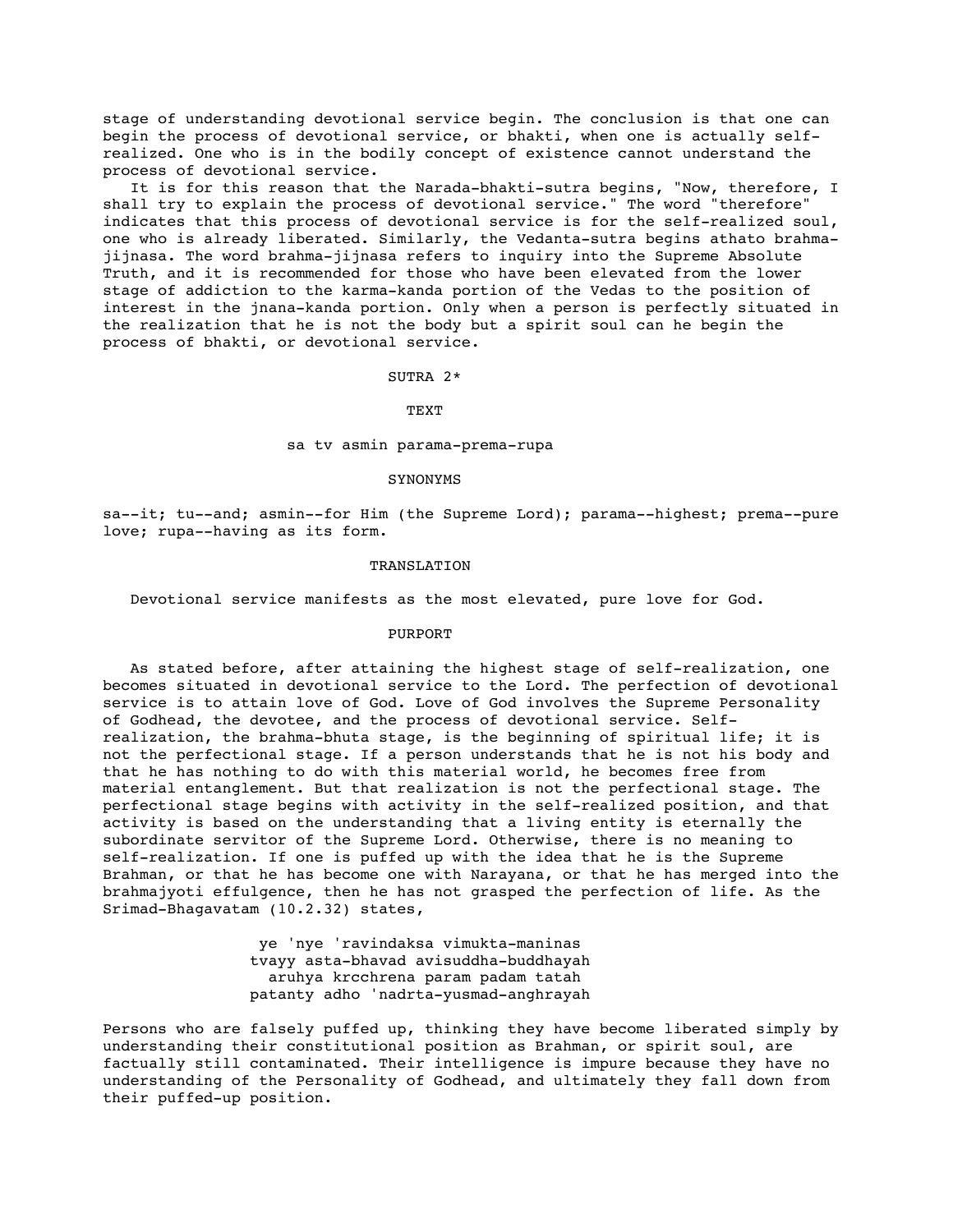According to the Bhagavatam (1.2.11) there are three levels of transcendentalists: the self-realized knowers of the impersonal Brahman feature of the Absolute Truth; the knowers of the Paramatma, the localized aspect of the Supreme, which is understood by the process of mystic yoga; and the bhaktas, who are in knowledge of the Supreme Personality of Godhead and engage in His devotional service. Those who understand simply that the living being is not matter but spirit soul and who desire to merge into the Supreme Spirit Soul are in the lowest transcendental position. Above them are the mystic yogis, who by meditation see within their hearts the four-handed Visnu form of the Paramatma, or Supersoul. But persons who actually associate with the Supreme Lord, Krsna, are the highest among all transcendentalists. In the Sixth Chapter of the Bhagavad-gita (6.47) the Lord confirms this:

> yoginam api sarvesam mad-gatenantar-atmana sraddhavan bhajate yo mam sa me yukta-tamo matah

"And of all yogis, the one with great faith who always abides in Me, thinks of Me within himself, and renders transcendental loving service to Me--he is the most intimately united with Me in yoga and is the highest of all. That is My opinion." This is the highest perfectional stage, known as prema, or love of God.

 In the Bhakti-rasamrta-sindhu (1.4.15-16), Srila Rupa Gosvami, a great authority in the devotional line, describes the different stages in coming to the point of love of Godhead:

> adau sraddha tatah sadhu-sango 'tha bhajana-kriya tato 'nartha-nivrttih syat tato nistha rucis tatah athasaktis tato bhavas tatah premabhyudancati sadhakanam ayam premnah pradurbhave bhavet kramah

The first requirement is that one should have sufficient faith that the only process for attaining love of Godhead is bhakti, devotional service to the Lord. Throughout the Bhagavad-gita Lord Krsna teaches that one should give up all other processes of self-realization and fully surrender unto Him. That is faith. One who has full faith in Krsna (sraddha) and surrenders unto Him is eligible for being raised to the level of prema, which Lord Caitanya taught as the highest perfectional stage of human life.

 Some persons are addicted to materially motivated religion, while others are addicted to economic development, sense gratification, or the idea of salvation from material existence. But prema, love of God, is above all these. This highest stage of love is above mundane religiosity, above economic development, above sense gratification, and above even liberation, or salvation. Thus love of God begins with the firm faith that one who engages in full devotional service has attained perfection in all these processes.

 The next stage in the process of elevation to love of God is sadhu-sanga, association with persons already in the highest stage of love of God. One who avoids such association and simply engages in mental speculation or so-called meditation cannot be raised to the perfectional platform. But one who associates with pure devotees or an elevated devotional society goes to the next stage- bhajana-kriya, or acceptance of the regulative principles of worshiping the Supreme Lord. One who associates with a pure devotee of the Lord naturally accepts that person as his spiritual master, and when the neophyte devotee accepts a pure devotee as his spiritual master, the duty of the spiritual master is to train the neophyte in the principles of regulated devotional service, or vaidhi-bhakti. At this stage the devotee's service is based on his capacity to serve the Lord. The expert spiritual master engages his followers in work that will gradually develop their consciousness of service to the Lord. Therefore the preliminary stage of understanding prema, love of God, is to approach a proper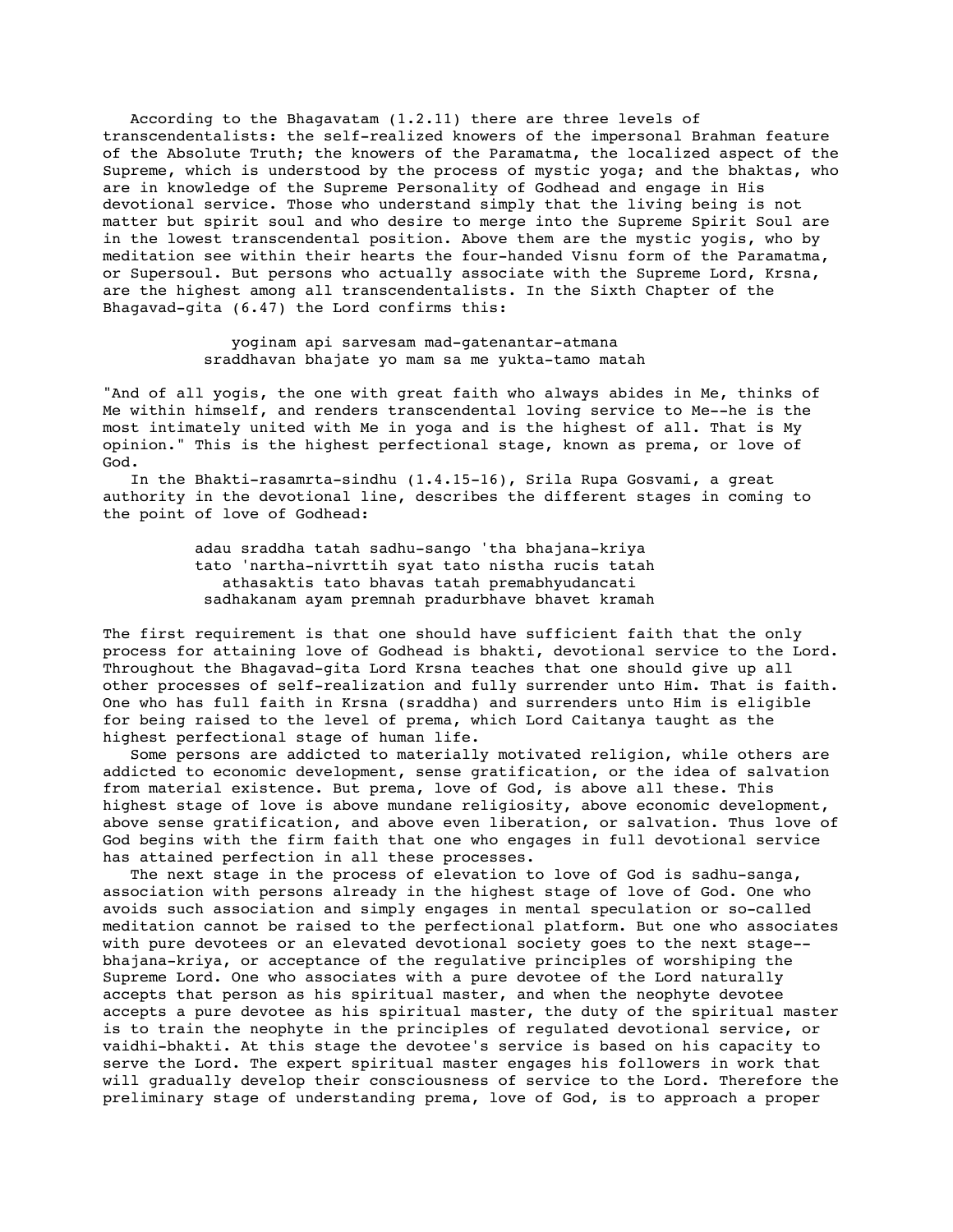pure devotee, accept him as one's spiritual master, and execute regulated devotional service under his guidance.

 The next stage is called anartha-nivrtti, in which all the misgivings of material life are vanquished. A person gradually reaches this stage by regularly performing the primary principles of devotional service under the guidance of the spiritual master. There are many bad habits we acquire in the association of material contamination, chief of which are illicit sexual relationships, eating animal food, indulging in intoxication, and gambling. The first thing the expert spiritual master does when he engages his disciple in regulated devotional service is to instruct him to abstain from these four principles of sinful life.

 Since God is supremely pure, one cannot rise to the highest perfectional stage of love of God without being purified. In the Bhagavad-gita (10.12), when Arjuna accepted Krsna as the Supreme Lord, he said, pavitram paramam bhavan: "You are the purest of the pure." The Lord is the purest, and thus anyone who wants to serve the Supreme Lord must also be pure. Unless a person is pure, he can neither understand what the Personality of Godhead is nor engage in His service in love, for devotional service, as stated before, begins from the point of self-realization, when all misgivings of materialistic life are vanquished.

 After following the regulative principles and purifying the material senses, one attains the stage of nistha, firm faith in the Lord. When a person has attained this stage, no one can deviate him from the conception of the Supreme Personality of Godhead. No one can persuade him that God is impersonal, without a form, or that any form created by imagination can be accepted as God. Those who espouse these more or less nonsensical conceptions of the Supreme Lord cannot dissuade him from firm faith in the Supreme Personality of Godhead, Krsna.

 In the Bhagavad-gita Lord Krsna stresses in many verses that He is the Supreme Personality of Godhead. But despite Lord Krsna's stressing this point, many so-called scholars and commentators still deny the personal conception of the Lord. One famous scholar wrote in his commentary on the Bhagavad-gita that one does not have to surrender to Lord Krsna or even accept Him as the Supreme Personality of Godhead, but that one should rather surrender to "the Supreme within Krsna." Such fools do not know what is within and what is without. They comment on the Bhagavad-gita according to their own whims. Such persons cannot be elevated to the highest stage of love of Godhead. The may be scholarly, and they may be elevated in other departments of knowledge, but they are not even neophytes in the process of attaining the highest stage of perfection, love of Godhead. Nistha implies that one should accept the words of Bhagavad-gita, the words of the Supreme Personality of Godhead, as they are, without any deviation or nonsensical commentary.

 If a person is fortunate enough to vanquish all misgivings caused by material existence and rise up to the stage of nistha, he can then rise to the stages of ruci (taste) and asakti (attachment for the Lord). Asakti is the beginning of love of Godhead. By progressing, one then advances to the stage of relishing a reciprocal exchange with the Lord in ecstasy (bhava). Every living entity is eternally related to the Supreme Lord, and this relationship may be in any one of many transcendental humors. At the stage called asakti, attachment, a person can understand his relationship with the Supreme Lord. When he understands his position, he begins reciprocating with the Lord. By constant reciprocation with the Lord, the devotee is elevated to the highest stage of love of Godhead, prema.

SUTRA 3\*

**TEXT** 

amrta-svarupa ca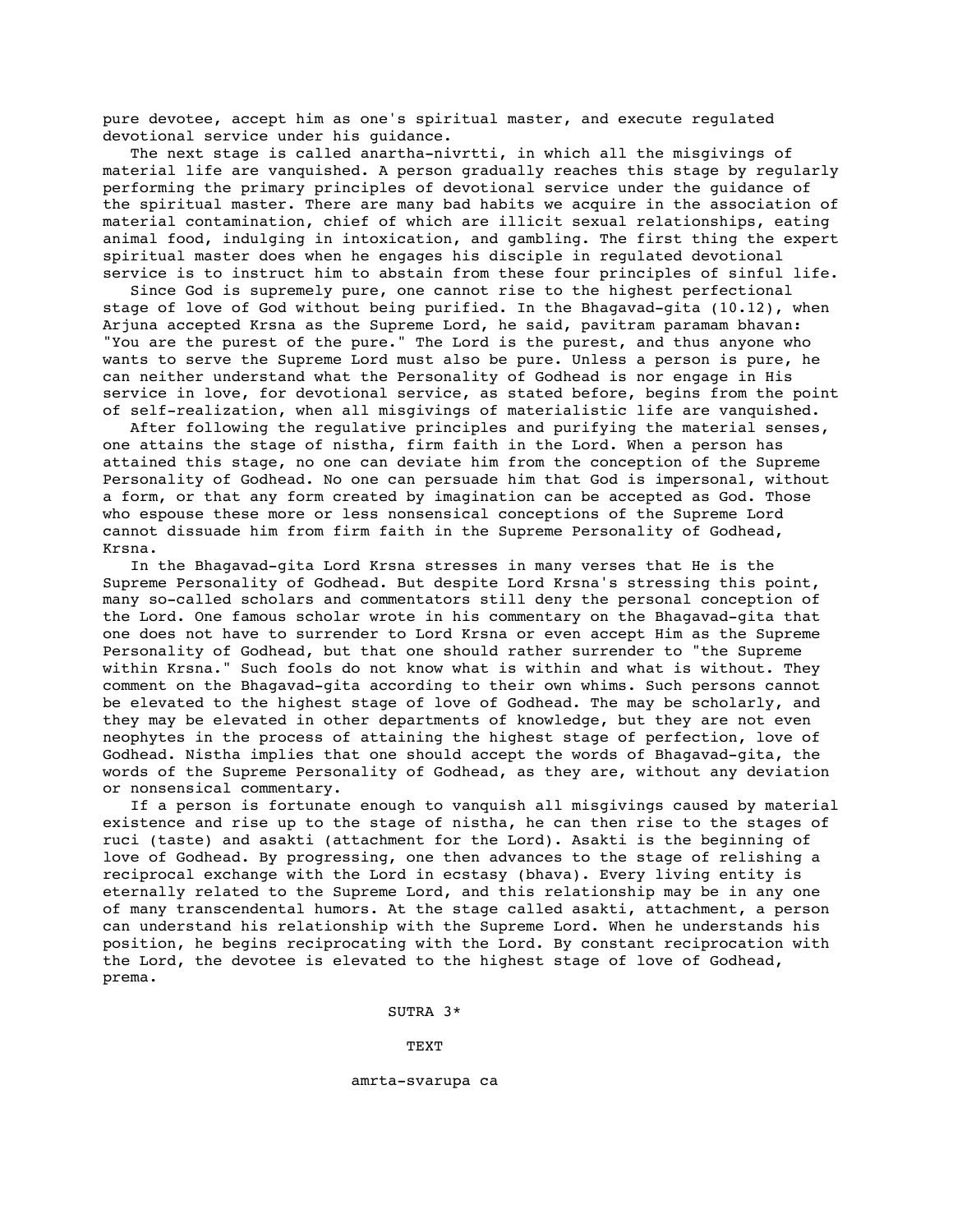#### SYNONYMS

amrta--immortality; svarupa--having as its essence; ca--and.

#### TRANSLATION

This pure love for God is eternal.

# PURPORT

 When a person attains to the perfectional stage of love of Godhead, he becomes liberated even in his present body and realizes his constitutional position of immortality. In the Bhagavad-gita (4.9), the Lord says,

> janma karma ca me divyam evam yo vetti tattvatah tyaktva deham punar janma naiti mam eti so 'rjuna

Here the Lord says that any person who simply understands His transcendental activities and His appearance and disappearance in this material world becomes liberated, and that after quitting his present body he at once reaches His abode. Therefore it is to be understood that one who has attained the stage of love of God has perfect knowledge, and even if he may fall short of perfect knowledge, he has the preliminary perfection of life that a living entity can attain.

 To conceive of oneself as being one with the Supreme is the greatest misconception of self-realization, and this misconception prevents one from rising to the highest stage of love of God. But a person who understands his subordinate position can attain the highest stage of loving service to the Lord. Although the Lord and the living entities are qualitatively one, the living entities are limited, while the Lord is unlimited. This understanding, called amrta-svarupa, makes one eligible for being eternally situated.

 In the Srimad-Bhagavatam (10.87.30) the personified Vedas pray to the Lord, "O supreme eternal, if the living entities were equal with You and thus allpervading and all-powerful like You, there would be no possibility of their being controlled by Your external energy, maya." Therefore, the living entities should be accepted as fragmental portions of the Supreme. This is confirmed in Bhagavad-gita (15.7) when the Lord says, mamaivamso jiva-loke jiva-bhutah sanatanah: "The living entities are My fragmental portions, eternally." As fragmental portions, they are qualitatively one with the Supreme, but they are not unlimited.

 One who is convinced that he is eternally a servitor of the Supreme Lord is called immortal because he has realized his constitutional position of immortality. Unless one can understand his position as a living entity and an eternal servitor of the Lord, there is no question of immortality. But one who accepts these facts becomes immortal. In other words, those who are under the misconception that the living entity and the Supreme Lord are equal in all respects, both qualitatively and quantitatively, are mistaken, and they are still bound to remain in the material world. They cannot rise to the position of immortality.

 Upon attaining love of God, a person immediately becomes immortal and no longer has to change his material body. But even if a devotee of the Lord has not yet reached the perfectional stage of love of Godhead, his devotional service is considered immortal. Any action in the stage of karma or jnana will be finished with the change of body, but devotional service, even if not executed perfectly, will continue into the next life, and the living entity will be allowed to make further progress.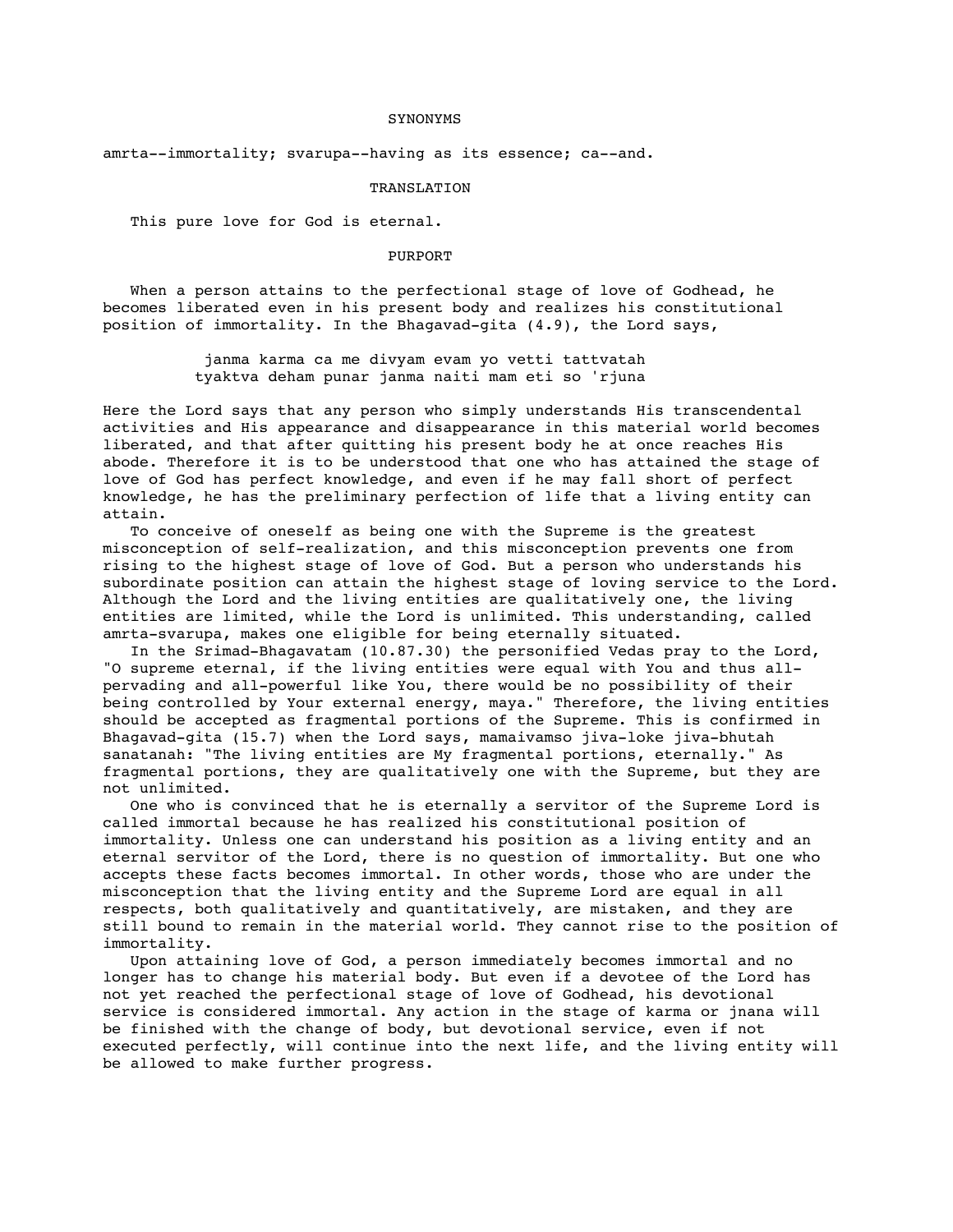The constitutional position of the living entity as a fragment of the Supreme Lord is confirmed in the Srimad-Bhagavatam and the Upanisads. The Svetasvatara Upanisad (5.9) states,

> balagra-sata-bhagasya satadha kalpitasya ca bhago jivah sa vijneyah sa canantyaya kalpate

"If the tip of a hair were divided into one hundred parts, and if one of those parts were again divided into a hundred parts, that one ten-thousandth part of the tip of the hair would be the dimension of the living entity." As already mentioned, this position of the living entity as a fragment of the Supreme Lord is declared in the Bhagavad-gita (15.7) to be eternal; it cannot be changed. A person who understands his constitutional position as a fragment of the Supreme Lord and engages himself in devotional service with all seriousness at once becomes immortal.

# SUTRA 4\*

**TEXT** 

yal labdhva puman siddho bhavaty amrto bhavati trpto bhavati

## SYNONYMS

yat--which; labdhva--having gained; puman--a person; siddhah--perfect; bhavati- becomes; amrtah--immortal; bhavati--becomes; trptah--peaceful; bhavati--becomes.

### TRANSLATION

 Upon achieving that stage of transcendental devotional service in pure love of God, a person becomes perfect, immortal, and peaceful.

# PURPORT

 The part-and-parcel living entities are entangled in the conditioned life of material existence. Because of their diverse activities they are wandering all over the universe, transmigrating from one body to another and undergoing various miseries. But when a fortunate living entity somehow comes in contact with a pure devotee of the Lord and engages in devotional service, he enters upon the path of perfection. If someone engages in devotional service in all seriousness, the Lord instructs him in two ways--through the pure devotee and from within--so that he can advance in devotional service. By cultivating such devotional service, he becomes perfect.

 Lord Krsna describes this form of complete perfection in the Bhagavad-gita (8.15):

> mam upetya punar janma duhkhalayam asasvatam napnuvanti mahatmanah samsiddhim paramam gatah

"The great souls who engage in My devotional service attain Me, the Supreme Lord, and do not come back to this miserable material life, for they have attained the highest perfection." Both while in the material body and after giving it up, a devotee attains the highest perfection in service to the Lord. As long as a devotee is in his material body, his probational activities in devotional service prepare him for being transferred to the Lord's supreme abode. Only those who are one hundred percent engaged in devotional service can achieve this perfection.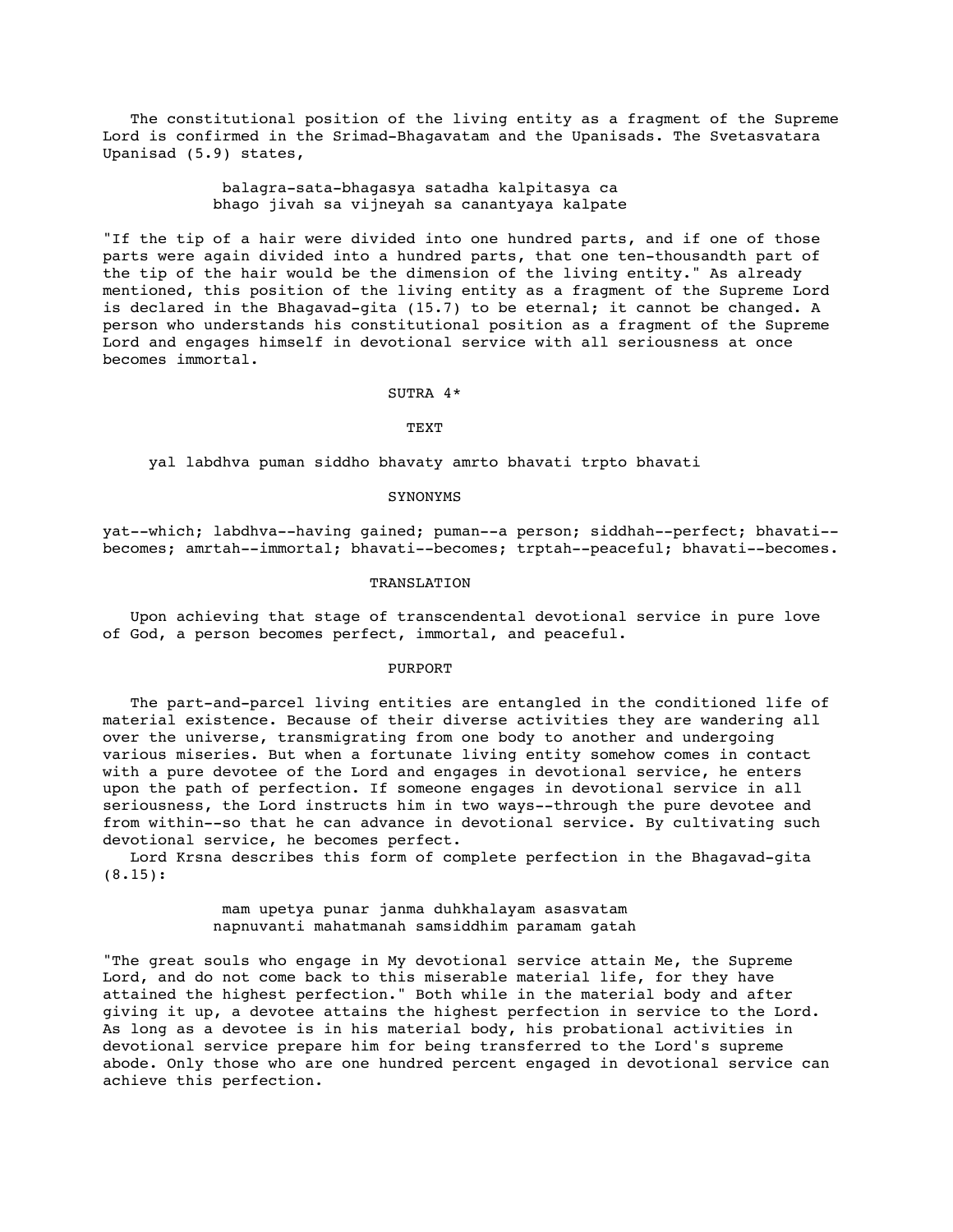In material, conditioned life a person always feels the full miseries caused by the transmigration of the soul from body to body. Before taking birth, he undergoes the miseries of living in the womb of his mother, and when he comes out he lives for a certain period and then again has to die and enter a mother's womb. But one who attains the highest perfection goes back to Godhead after leaving his present body. Once there, he doesn't have to come back to this material world and transmigrate from one body to another. That transfer to the spiritual world is the highest perfection of life. In other words, the devotee achieves his constitutional position of immortality and thus becomes completely peaceful.

 Until a person achieves this perfection, he cannot be peaceful. He may artificially think he is one with the Supreme, but actually he is not; therefore, he has no peace. Similarly, someone may aspire for one of the eight yogic perfections in the mystic yoga process, such as to become the smallest, to become the heaviest, or to acquire anything he desires, but these achievements are material; they are not perfection. Perfection means to regain one's original spiritual form and engage in the loving service of the Lord. The living entity is part and parcel of the Supreme Lord, and if he performs the duties of the part and parcel, without proudly thinking he is one in all respects with the Supreme Lord, he attains real perfection and becomes peaceful.

# SUTRA 5\*

TEXT

yat prapya na kincid vanchati na socati na dvesti na ramate notsahi bhavati

#### SYNONYMS

yat--which; prapya--having attained; na kincit--nothing; vanchati--hankers for; na socati--does not lament; na dvesti--does not hate; na ramate--does not rejoice; na--not; utsahi--materially enthusiastic; bhavati--becomes.

# TRANSLATION

 A person engaged in such pure devotional service neither desires anything for sense gratification, nor laments for any loss, nor hates anything, nor enjoys anything on his personal account, nor becomes very enthusiastic in material activity.

#### PURPORT

 According to Srila Rupa Gosvami, there are six impediments to the discharge of devotional service, and also six activities favorable to progress in devotional service.

 The first impediment is atyahara, overeating or accumulating more wealth than we need. When we give free rein to the senses in an effort to enjoy to the highest degree, we become degraded. A devotee should therefore eat only enough to maintain his body and soul together; he should not allow his tongue unrestricted license to eat anything and everything it likes. The Bhagavad-gita and the great acaryas, or spiritual masters, have prescribed certain foods for human beings, and one who eats these foods eats in the mode of goodness. These foods include grains, fruits, vegetables, milk products, and sugar--and nothing more. A devotee does not eat extravagantly; he simply eats what he offers to the Supreme Lord, Krsna. He is interested in krsna-prasadam (food offered to the Lord) and not in satisfying his tongue. Therefore he does not desire anything extraordinary to eat.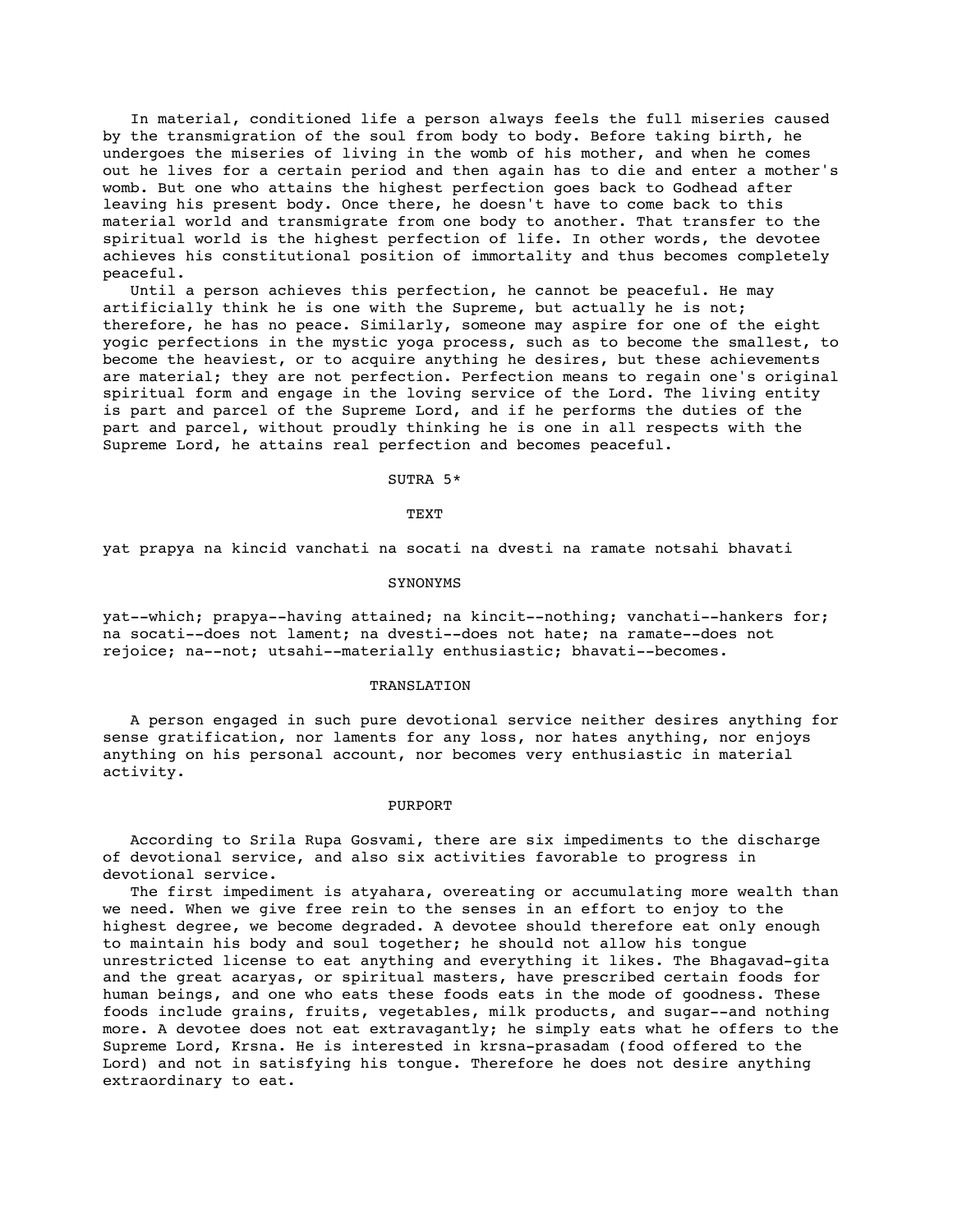Similarly, a devotee does not wish to accumulate a large bank balance: he simply earns as much as he requires. This is called yavad-artha or yuktahara. In the material world everyone is very active in earning more and more money and in increasing eating and sleeping and gratifying the senses; such is the mission of most people's lives. But these activities should be absent from the life of a devotee.

 The next impediment Srila Rupa Gosvami mentions is prayasa, endeavoring very hard for material things. A devotee should not be very enthusiastic about attaining any material goal. He should not be like persons who engage in fruitive activities, who work very hard day and night to attain material rewards. All such persons have some ambition--to become a very big businessman, to become a great industrialist, to become a great poet or philosopher. But they do not know that even if their ambition is fulfilled, the result is temporary. As soon as the body is finished, all material achievements are also finished. No one takes with him anything he has achieved materially in this world. The only thing he can carry with him is his asset of devotional service; that alone is never vanquished.

 The next impediment to devotional service is prajalpa, talking of mundane subject matter. Many people unnecessarily talk of the daily happenings in the newspapers and pass the time without any profit. A devotee, however, does not indulge in unnecessary talks of politics or economics. Nor is a devotee very strict in following ritualistic rules and regulations mentioned in the Vedas. Becoming enamored of these rituals is the next impediment, called niyamagraha. Because a devotee fully engages in the supreme service of the Lord, he automatically fulfills all other obligations and doesn't have to execute all the details of Vedic rituals. As the Srimad-Bhagavatam (11.5.41) says,

> devarsi-bhutapta-nrnam pitrnam na kinkaro nayam rni ca rajan sarvatmana yah saranam saranyam gato mukundam parihrtya kartam

"Every human being born in this world is immediately indebted to the demigods, the great sages, ordinary living entities, the family, society, and so on. But a person who surrenders unto the lotus feet of the Lord and engages fully in His service is no longer indebted to anyone. In other words, he has no obligations to fulfill except executing devotional service."

 Finally, a devotee should not be greedy (laulyam), nor should he mix with ordinary materialistic men (jana-sanga).

 These are six negatives, or "do-nots," for the devotee; therefore one who wants to attain the perfectional stage of love of Godhead refrains from these things.

 Similarly, there are six positive items for advancing in devotional service. First, while one should not be enthusiastic to attain material achievements, one should be very enthusiastic to attain the perfectional stage of devotional service. This enthusiasm is called utsaha. A living entity cannot stop acting. So when he is forbidden to become enthusiastic about material achievements, he should at once be encouraged to be enthusiastic about spiritual achievements. Enthusiasm is a symptom of the living entity; it cannot be stopped. It is just like a powerful engine: if you utilize it properly, it will give immense production. Therefore enthusiasm should be purified. Instead of employing enthusiasm for attaining material goals, one should be enthusiastic about achieving the perfectional stage of devotional service. Indeed, enthusing His devotees in devotional service is the purpose for which Krsna descends to this material world.

 The next item favorable for devotional service is niscaya, confidence. When one becomes disappointed in his service to the Supreme Lord, that disappointment must be rejected and replaced with confidence in attaining the ultimate goal,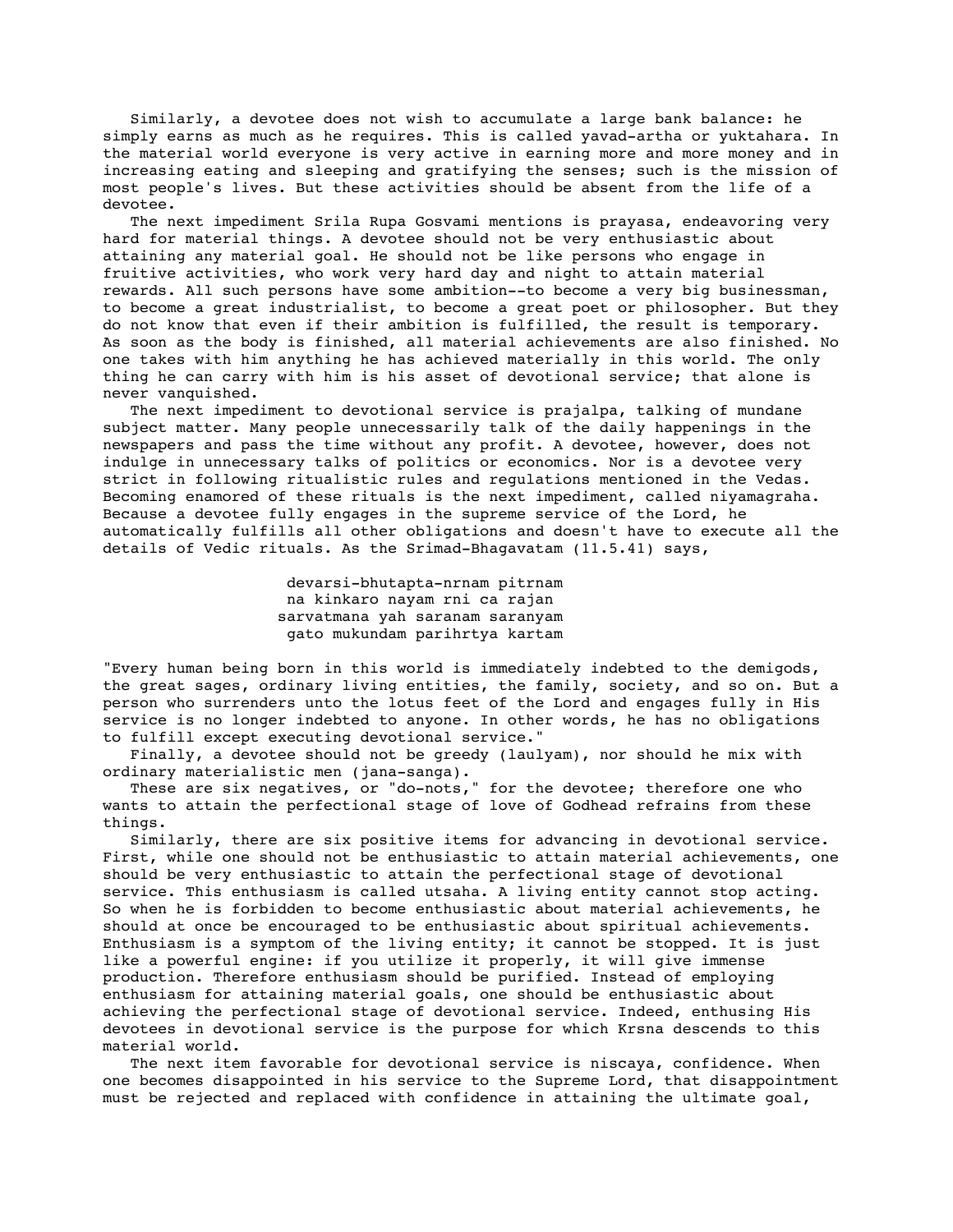love of Godhead. The devotee should patiently follow the rules and regulations of devotional service so that the day will come when he will achieve, all of a sudden, all the perfection of devotional service. He should not lament for any loss or any reverse in his advancement in spiritual life. This patience (dhairya) is the third positive item for advancing in devotional service.

 Furthermore, a pure devotee is not envious, hateful, or lazy in the discharge of devotional service. Confident of his advancement, he continually performs his prescribed devotional duties. This is called tat-tat-karma-pravartana.

The last two items are sanga-tyaga, giving up the association of nondevotees, and sato-vrtti, following in the footsteps of the previous acaryas. These practices greatly help the devotee remain fixed on the path of devotional service and avoid the tendency to enjoy temporary, material things. Thus the activities of a devotee remain always pure and without any contamination of the material world.

# SUTRA 6\*

TEXT

yaj jnatva matto bhavati stabdho bhavaty atmaramo bhavati

## SYNONYMS

yat--which; jnatva--having known; mattah--intoxicated; bhavati--becomes; stabdhah--stunned (in ecstasy); bhavati--becomes; atma-aramah--self-content (because of being engaged in the service of the Lord); bhavati--becomes.

### TRANSLATION

 One who understands perfectly the process of devotional service in love of Godhead becomes intoxicated in its discharge. Sometimes he becomes stunned in ecstasy and thus enjoys his whole self, being engaged in the service of the Supreme Self.

#### PURPORT

The Srimad-Bhagavatam (1.7.10) states,

 atmaramas ca munayo nirgrantha apy urukrame kurvanty ahaitukim bhaktim ittham-bhuta-guno harih

"Although those who are atmarama, self-satisfied, are liberated from all material contamination, they are still attracted by the pastimes of the Supreme Lord, and thus they engage themselves in His transcendental service." When Lord Caitanya explained this atmarama verse to Srila Sanatana Gosvami, He described sixty-one meanings, and all of them point toward the devotional service of the Lord.

 How one becomes intoxicated in devotional service is very nicely described in the Srimad-Bhagavatam (11.2.40):

> evam-vratah sva-priya-nama-kirtya jatanurago druta-citta uccaih hasaty atho roditi rauti gayaty unmada-van nrtyati loka-bahyah

"A person engaged in the devotional service of the Lord in full Krsna consciousness automatically becomes carried away by ecstasy when he chants and hears the holy name of Krsna. His heart becomes slackened while chanting the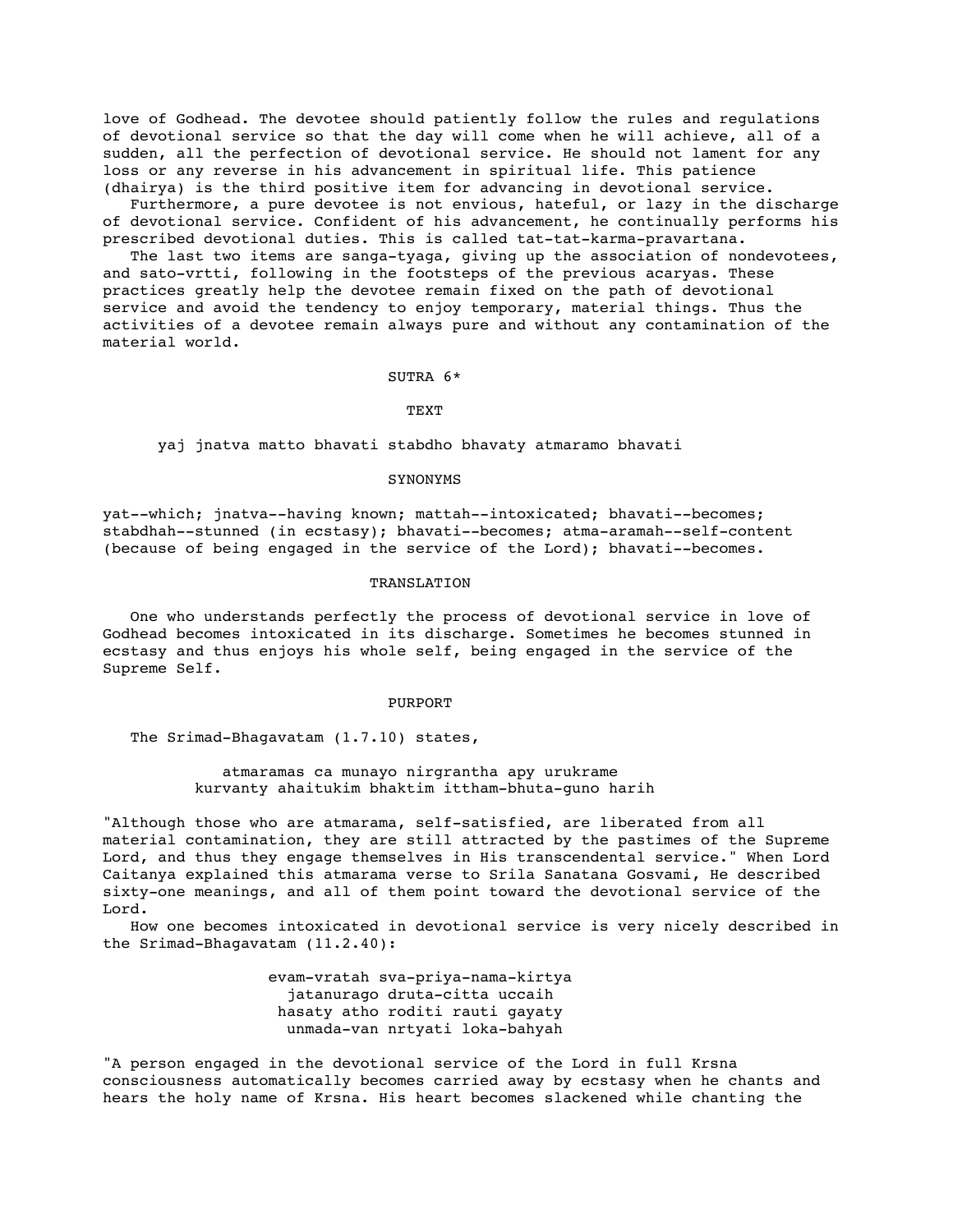holy name, he becomes almost like a madman, and he does not care for any outward social conventions. Thus sometimes he laughs, sometimes he weeps, sometimes he cries out very loudly, sometimes he sings, and sometimes he dances and forgets himself." These are the signs of becoming intoxicated in devotional service. This stage, called the atmarama stage, is possible when the Lord bestows His mercy upon a devotee for his advanced devotional activity. It is the highest perfectional stage because one cannot reach it unless one has attained pure love of God.

 Neither formal religious rituals, economic development, sense gratification, nor liberation can compare with this sweet stage of perfection of love of Krsna, love of the Supreme Lord. The Caitanya-caritamrta (Adi-lila 7.97) describes this stage of ecstasy and intoxication as being far above the ecstasy of realizing oneself as Brahman, or the supreme spirit. Lord Caitanya says that the ecstasy of bhakti (love of Godhead) is so vast that it is like an ocean compared to the drop of pleasure derived from understanding oneself as one with Brahman. In all Vedic literature, the highest perfectional stage is said to be the state of intoxication of devotional service. It is not achieved by ordinary persons, the nondevotees.

 In the stage of perfection, one's heart becomes slackened and one becomes more and more attached to attaining the lotus feet of the Lord. Srila Rupa Gosvami, a great acarya in the line of devotional service, has described this stage as follows: "Although appearing just like a madman, a person in the ecstasy of devotional service is not mad in the material conception of the term; this ecstasy is the manifestation of the pleasure potency of the Supreme Lord." The Lord has various potencies, one of which is called ahladini-sakti, His internal pleasure potency. Only one who becomes a little conversant with this potency can taste such ecstasy. The Vedanta-sutra (1.1.12) states, ananda-mayo 'bhyasat: "By nature the Lord is always joyful." This joyfulness of the Lord is due to His pleasure potency.

 One who becomes affected by the pleasure potency of the Supreme Lord manifests various symptoms of ecstasy, such as slackening of the heart, laughing, crying, shivering, and dancing. These symptoms are not material. However, exhibiting such ecstatic symptoms just to get credit from the public is not approved by pure devotees. Srila Bhaktisiddhanta Sarasvati Prabhupada says, "Persons without attainment of the highest perfectional stage of loving service cannot achieve any auspiciousness simply by artificially laughing, crying, or dancing without any spiritual understanding. Artificial movement of the body... must always be rejected. One should wait for the natural sequence within devotional service, and at that time, when one cries or dances or sings, it is approved. A person artificially showing symptoms of the pleasure potency creates many disturbances in the ordinary way of life."

 One who attains the perfectional stage of devotional service under the guidance of a bona fide spiritual master may preach the science of devotion as Lord Caitanya did. When Lord Caitanya preached, He danced and showed other symptoms of ecstasy. Once, in Benares, a Mayavadi sannyasi named Prakasananda Sarasvati objected to these activities. He said that since Lord Caitanya had taken sannyasa, the renounced order of life, He should not act in such an intoxicated way.

 The Lord explained that these symptoms of intoxication had automatically arisen when He had chanted the Hare Krsna mantra, and that upon seeing this His spiritual master had ordered Him to preach devotional service all over the world. While speaking with Prakasananda, Lord Caitanya quoted an important verse from the Hari-bhakti-sudhodaya (14.36):

> tvat-saksat-karanahlada-visuddhabdhi-sthitasya me sukhani gospadayante brahmany api jagad-guro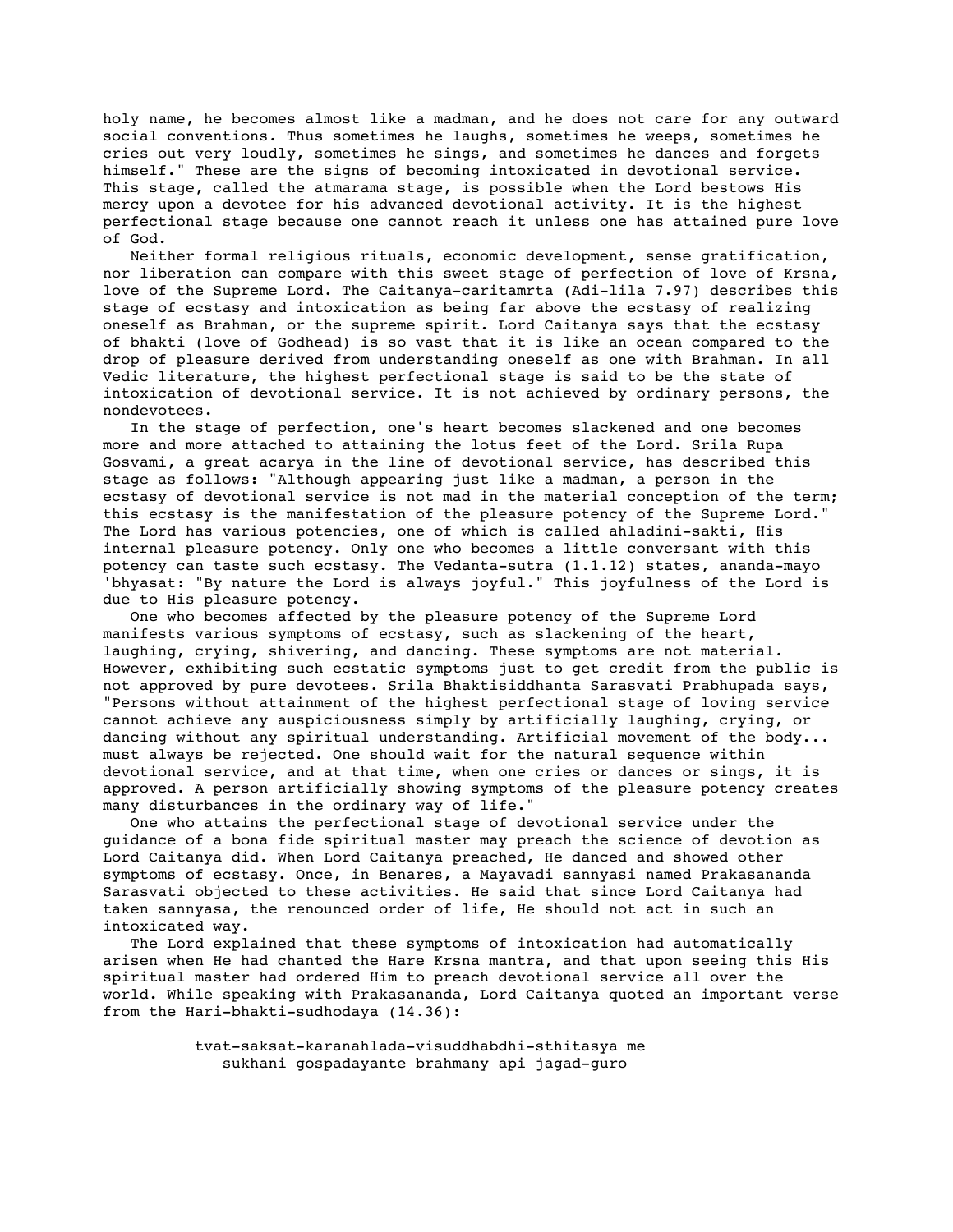"My dear Lord, O master of the universe, since I have directly seen You, my transcendental bliss has taken the shape of a great ocean. Thus I now regard the happiness derived from understanding impersonal Brahman to be like the water contained in a calf's hoofprint."."

 In this way, one who reaches the perfectional stage of devotional service becomes so satisfied that he does not want anything more, and thus he always engages in pure devotional service.

"**Narada-Bhakti-Sutra: The Value of Devotion**" by His Divine Grace A.C. Bhaktivedanta Swami Prabhupada.

COPYRIGHT NOTICE: This is an evaluation copy of the printed version of this book, and is NOT FOR RESALE. This evaluation copy is intended for personal noncommercial use only, under the "fair use" guidelines established by international copyright laws. You may use this electronic file to evaluate the printed version of this book, for your own private use, or for short excerpts used in academic works, research, student papers, presentations, and the like. You can distribute this evaluation copy to others over the Internet, so long as you keep this copyright information intact. You may not reproduce more than ten percent (10%) of this book in any media without the express written permission from the copyright holders. Reference any excerpts in the following way: "Excerpted from "Narada-Bhakti-Sutra" by the Bhaktivedanta Book Trust International, www.Krishna.com."

# SUTRA 7\*

# **TEXT**

# sa na kamayamana nirodha-rupatvat

#### SYNONYMS

sa--that devotional service in pure love of God; na--not; kamayamana--like ordinary lust; nirodha--renunciation; rupatvat--because of having as its form.

### TRANSLATION

 There is no question of lust in the execution of pure devotional service, because in it all material activities are renounced.

## PURPORT

 In pure devotional service there is no question of sense gratification. Some people mistake the loving affairs between Krsna and the gopis (cowherd girls) for activities of ordinary sense gratification, but these affairs are not lustful because there is no material contamination. As Rupa Gosvami states in his Bhakti-rasamrta-sindhu (1.2.285),

> premaiva gopa-ramanam kama ity agamat pratham ity uddhavadayo 'py etam vanchanti bhagavat-priyah

"Although the dealings of the gopis with Krsna are wrongly celebrated by many as lust, great sages and saintly persons like Uddhava hanker for such loving affairs with Krsna." Srila Krsnadasa Kaviraja, the author of Caitanyacaritamrta, has therefore said,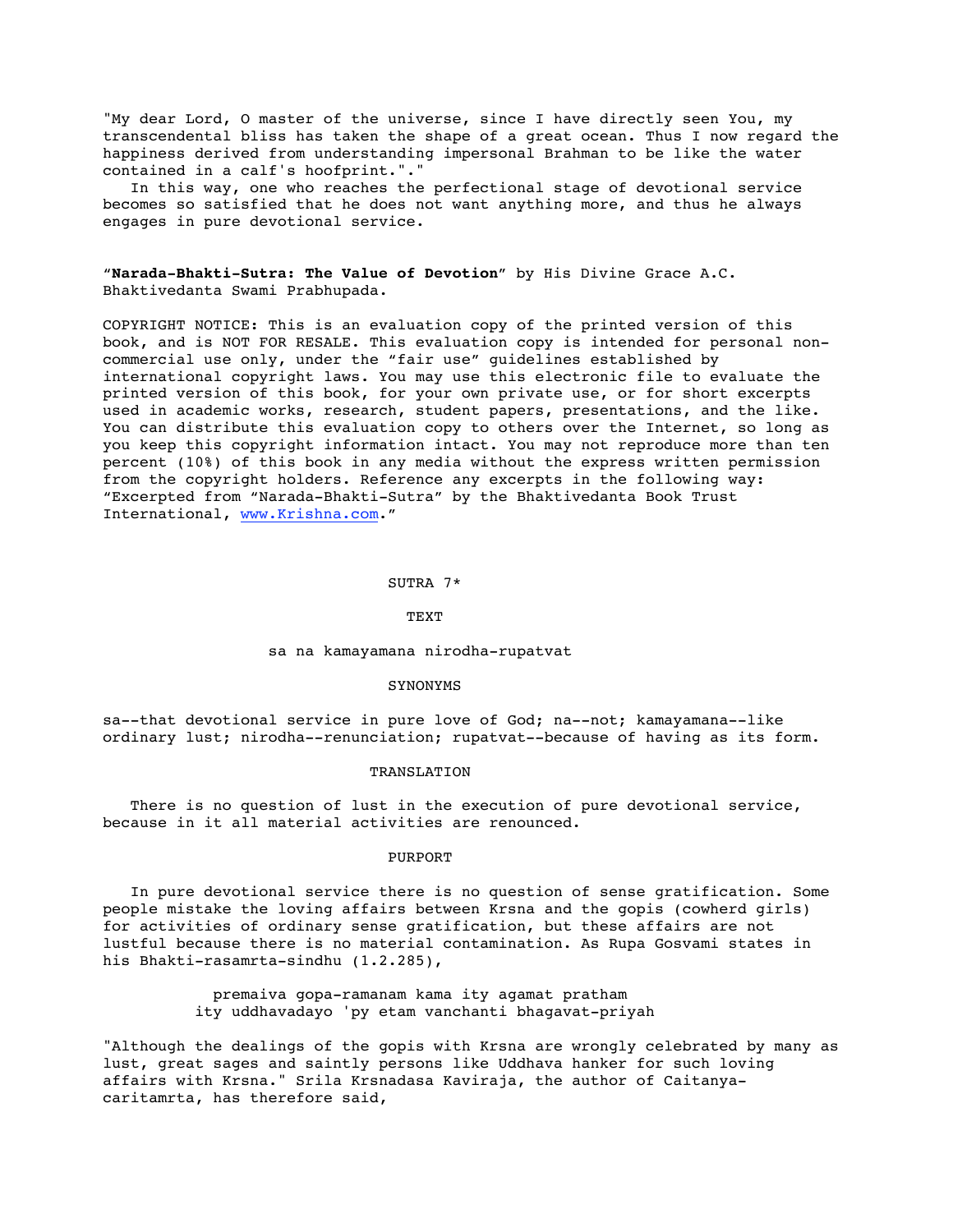kama, prema,--donhakara vibhinna laksana lauha ara hema yaiche svarupe vilaksana

"As there is a difference between iron and gold, so there is a difference between material lust and Krsna's loving affairs with the gopis" (Cc. Adi 4.164). Although such loving affairs may sometimes resemble material lust, the difference is as follows:

> atmendriya-priti-vancha--tare bali 'kama' krsnendriya-priti-iccha dhare 'prema' nama

"The desire to satisfy one's own senses is called lust, while the desire to satisfy the senses of Krsna is called prema, love of God" (Cc. Adi 4.165).

The impersonalists cannot understand the principle of satisfying Krsna's senses because they reject the personality of Godhead. Thus they think God has no senses and therefore no sense satisfaction. But the devotees simply want to satisfy the senses of the Supreme Lord, and so they take part in the pure activities of love of Godhead. There is no question of lust in that category of pure transcendental love.

 Lust leads to fruitive activity for sense gratification. There are different kinds of duties for the human being, such as political obligations, performance of Vedic rituals, obligations for maintaining the body, and social formalities and conventions, but all such activities are directed toward satisfying one's own senses. The gopis, however, simply wanted to satisfy Krsna's senses, and thus they completely gave up the conventional path of social restriction, not caring for their relatives or the chastisement of their husbands. They gave up everything for the satisfaction of Krsna, showing their strong attachment to Krsna to be as spotless as washed white cloth.

 It is said that when conjugal affection between a lover and beloved comes to the point of being destroyed and yet is not destroyed, such a relationship is pure love, or prema. In the material world it is not possible to find this kind of love, for it exists only between Krsna and His intimate devotees, such as the gopis. The sentiment between the gopis and Krsna was so strong that it could not be destroyed under any circumstances. Krsna praises the gopis' pure love in the Srimad-Bhagavatam (10.32.22):

> na paraye 'ham niravadya-samyujam sva-sadhu-krtyam vibudhayusapi vah ya mabhajan durjaya-geha-srnkhalah samvrscya tad vah pratiyatu sadhuna

"My dear gopis, I am not able to repay My debt for your spotless service, even within a lifetime of Brahma. Your connection with Me is beyond reproach. You have worshiped Me, cutting off all domestic ties, which are difficult to break. Therefore please let your own glorious deeds be your compensation."

SUTRA 8\*

TEXT

nirodhas tu loka-veda-vyapara-nyasah

SYNONYMS

nirodhah--renunciation; tu--moreover; loka--of social custom; veda--and of the revealed scripture; vyapara--of the engagements; nyasa--renunciation.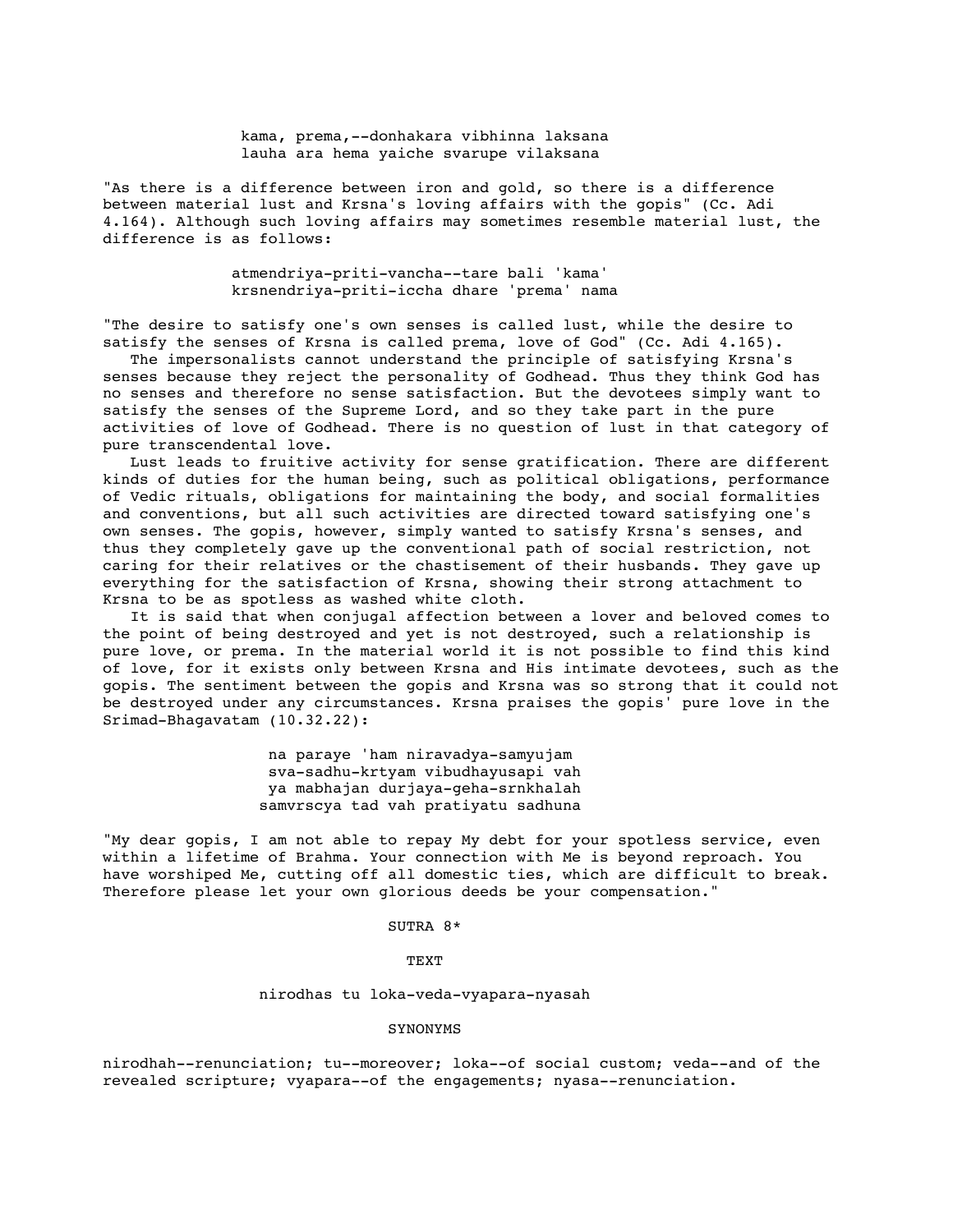### TRANSLATION

 Such renunciation in devotional service means to give up all kinds of social customs and religious rituals governed by Vedic injunction.

### PURPORT

 In a verse in the Lalita-madhava (5.2), Srila Rupa Gosvami describes renunciation in devotional service:

> rddha siddhi-vraja-vijayita satya-dharma samadhir brahmanando gurur api camatkarayaty eva tavat yavat premnam madhu-ripu-vasikara-siddhausadhinam gandho 'py antah-karana-sarani-panthatam na prayati

"Activities such as mystic trance, becoming one with the Supreme, and the religious principles of brahminism, such as speaking the truth and tolerance, have their own respective attractions, but when one becomes captivated by love of Krsna, the Supreme Personality of Godhead, all attraction for mystic power, monistic pleasure, and mundane religious principles becomes insignificant."

 In other words, by discharging pure devotional service one attains the highest stage of love of Godhead and is freed from all other obligations, such as those mentioned in the karma-kanda, jnana-kanda, and yoga-kanda sections of the Vedas. One who engages in pure devotional service has no desire to improve himself--except in the service of the Lord. In such devotional service there cannot be any worship of the impersonal or localized features of the Supreme Lord. The devotee simply performs activities that satisfy the Supreme Personality of Godhead and thus attains pure love for the Lord.

 Only by the combined mercy of the pure devotee--the bona fide spiritual master--and the Supreme Lord Himself can one attain pure devotional service to the Lord. If someone is fortunate enough to find a pure devotee and accept him as his spiritual master, then this spiritual master, out of his causeless mercy, will impart the knowledge of pure devotional service. And it is the Lord, out of His causeless mercy, who sends His most confidential servitor to this world to instruct pure devotional service.

 By the divine grace of the spiritual master, the seed of pure devotional service, which is completely different from the seed of fruitive activities and speculative knowledge, is sown in the heart of the devotee. Then, when the devotee satisfies the spiritual master and Krsna, this seed of devotional service grows into a plant that gradually reaches up to the spiritual world. An ordinary plant requires shelter for growing. Similarly, the devotional plant grows and grows until it takes shelter in the spiritual world, without taking shelter on any planet in the material world. In other words, those who are captivated by pure devotional service have no desire to elevate themselves to any material planet. The highest planet in the spiritual world is Krsna-loka, or Goloka Vrndavana, and there the devotional plant takes shelter.

The Narada Pancaratra defines pure devotional service as follows:

# sarvopadhi-vinirmuktam tat-paratvena nirmalam hrsikena hrsikesa-sevanam bhaktir ucyate

"Devotional service to the Supreme Lord means engagement of all the senses in His service. In such service there are two important features: First, one must be purified of all designations, and second, the senses should be engaged only in the service of the Supreme Lord, the master of the senses. That is pure devotional service."

 Everyone is now contaminated by various designations in relation to the body. Everyone is thinking, "I belong to such-and-such country; I belong to a certain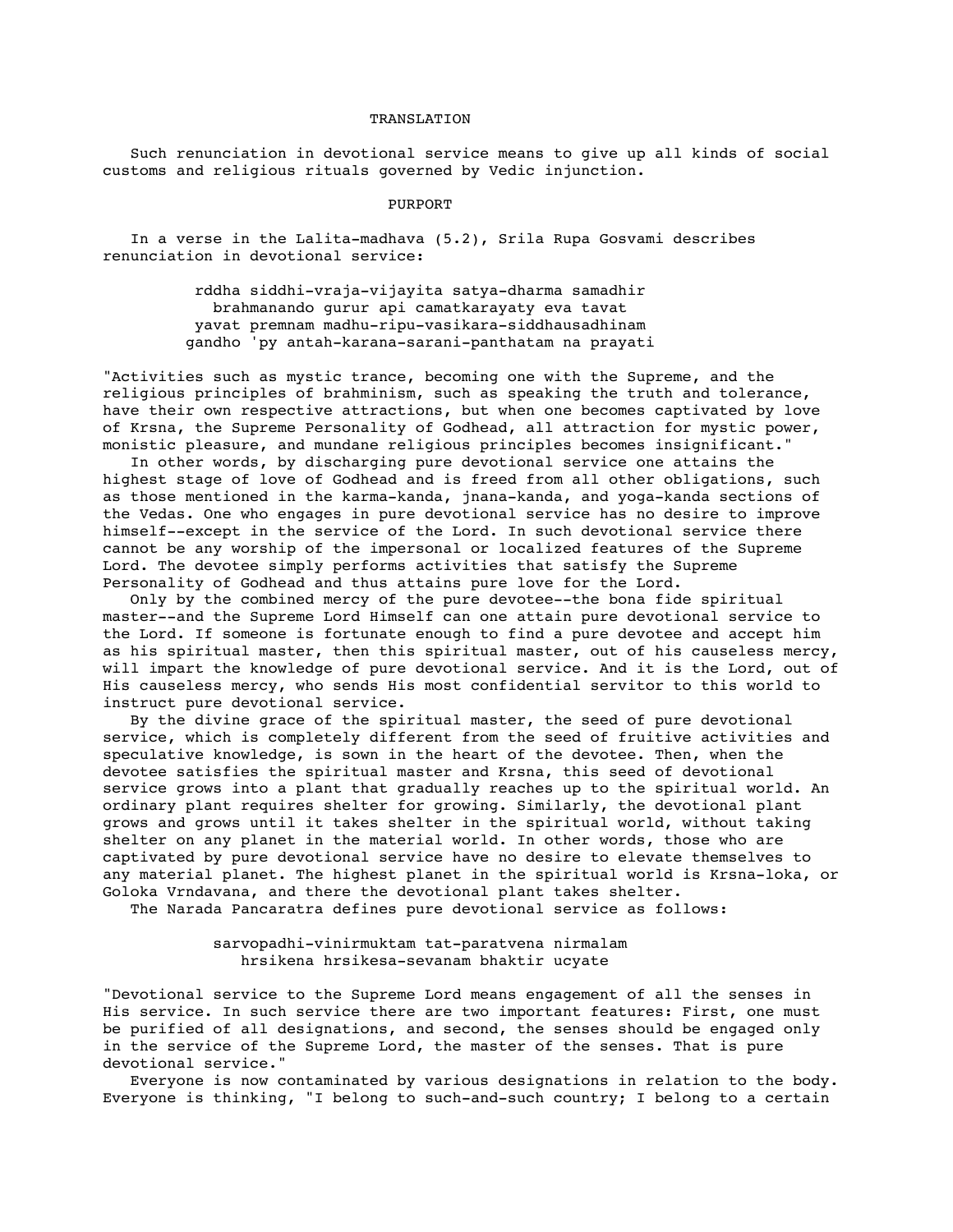society; I belong to a certain family." But when a person comes to the stage of pure devotional service, he knows that he does not belong to anything except the service of the Lord.

 The symptom of unflinching faith in pure devotional service is that one has overcome the many disruptive desires that impede pure devotional service, such as (1) the desire to worship the demigods, (2) the desire to serve someone other than Krsna, (3) the desire to work for sense gratification, without understanding one's relationship with Krsna, (4) the desire to cultivate impersonal knowledge and thereby forget the Supreme Lord, and (5) the desire to establish oneself as the Supreme, in which endeavor there is no trace of the bliss of devotional service. One should give up all these desires and engage exclusively in the loving devotional service of the Lord. Except for the service of the Lord, anything done is in the service of illusion, or maya.

 One should try to get out of illusion and be engaged in the factual service of Krsna. Service to Krsna utilizes all the senses, and when the senses are engaged in the service of Krsna, they become purified. There are ten senses- five active senses and five knowledge-acquiring senses. The active senses are the power of talking, the hands, the legs, the evacuating outlet, and the generating organ. The knowledge-acquiring senses are the eyes, the ears, the nose, the tongue, and the sense of touch. The mind, the center of all the senses, is sometimes considered the eleventh sense.

 One cannot engage in the transcendental loving service of the Lord with these senses in their present materially covered state. Therefore one should take up the process of devotional service to purify them. There are sixty-four items of regulative devotional service for purifying the senses, and one should strenuously undergo such regulative service. Then one can enter into the transcendental loving service of the Lord. (See Sutra 12 for a full discussion of these sixty-four items of devotional service.)

SUTRA 11\*

TEXT

# loka-vedesu tad-anukulacaranam tad-virodhisudasinata

## SYNONYMS

loka--in society and politics; vedesu--and in the Vedic rituals; tat--for that; anukula--of what is favorable; acaranam--performance; tat--for that; virodhisu- for what is opposed; udasinata--indifference.

# TRANSLATION

 Indifference toward what stands in the way of devotional service means to accept only those activities of social custom and Vedic injunction that are favorable to devotional service.

# PURPORT

 Material existence is a life of revolt against the Supreme Personality of Godhead. There are many ways in which the living entities can manifest this spirit of revolt, such as engaging in fruitive activities, mental speculation, or mystic yoga to achieve material perfections. Generally, all conditioned souls desire to lord it over the material nature. Everyone wants to become a demilord, either by social or political activities or by Vedic rituals. Everyone wants to elevate himself to a higher status of existence or, out of frustration, become one with the Supreme. All these desires are different types of materialism; they are not favorable for devotional service.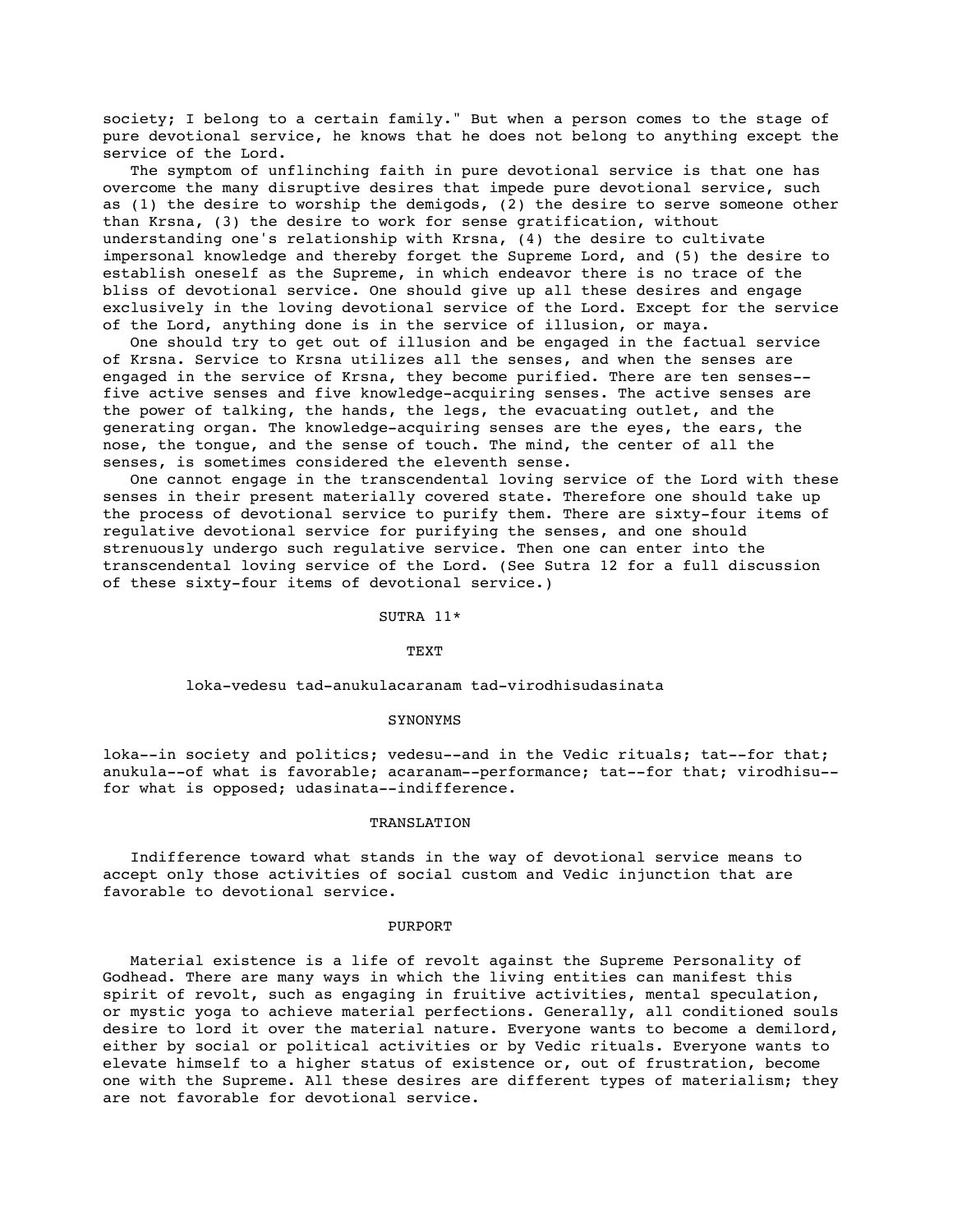A pure devotee rejects demigod worship and worships only Lord Krsna or His Visnu expansions. Until a person is completely free of material contamination, he might want to worship God in hope of fulfilling material desires. But even if a person has material desires, if he scrupulously worships the Supreme Lord he will very soon become purified of all such desires. On the other hand, persons whose activities are dictated by material desires and who are also addicted to worshiping the demigods cannot become pure devotees at any stage of their lives. The Lord, situated within everyone's heart, fulfills the desires of the demigodworshipers--but in the Bhagavad-gita the Lord says that such demigod-worshipers are of small intelligence (alpa-medhasah). In other words, as long as one is controlled by the modes of nature, one will be prone to worship the demigods for material purposes, but one who curbs this tendency and worships Krsna exclusively can rise above the modes and attain pure devotional service.

 One cannot be situated on the platform of pure devotional service, however, unless one is freed from all kinds of sinful reactions. To counteract various sinful reactions, there are prescribed duties in the ritualistic section of the Vedas, and those in the lower stage of life can become freed from all sinful reactions by strictly following the Vedic ritualistic processes. Then they can become situated in pure devotional service. Thus it should be understood that a person who is situated in pure devotional service must have in his past life already executed all the Vedic rituals with great determination. In other words, after reaching the stage of devotional service, a person does not have to execute any process of atonement mentioned in the ritualistic section of the Vedas. He is already sinless.

# SUTRA 12\*

**TEXT** 

# bhavatu niscaya-dardhyad urdhvam sastra-raksanam

# SYNONYMS

bhavatu--let there be; niscaya--of certainty; dardhyat--the firm fixing; urdhvam--after; sastra--of scripture; raksanam--the observance.

## TRANSLATION

 One must continue to follow scriptural injunctions even after one is fixed up in determined certainty that devotional service is the only means for reaching the perfection of life.

#### PURPORT

 When a person becomes firmly convinced about the importance of devotional service, he surrenders unto the Supreme Lord. There are six symptoms of surrender: (1) One should perform only those actions favorable for devotional service to Krsna. (2) One should give up everything unfavorable for discharging devotional service. (3) One should firmly believe that Krsna will protect one in all circumstances and that no one is a better protector than Krsna. This conviction should be distinct from the monistic philosophy that one is as good as Krsna. Rather, one should always think that Krsna, or God, is great and that one is always protected by Him. (4) One should have the conviction that Krsna is one's maintainer, and one should not take shelter of any demigod for maintenance. (5) One should always remember that one's activities and desires are not independent. In other words, the devotee should feel completely dependent on Krsna, and thus he should act and think as Krsna desires. (6) One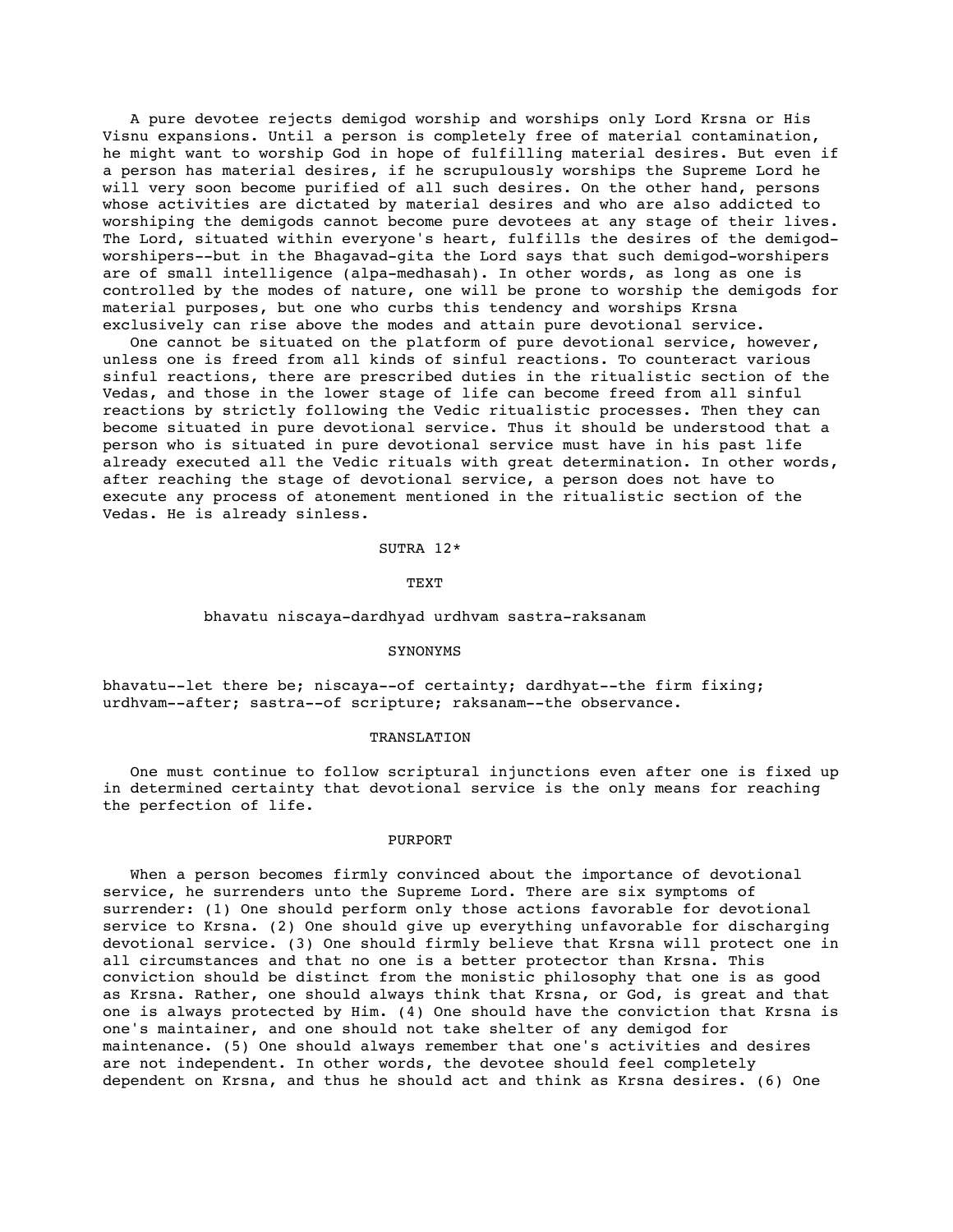should always think himself the poorest of the poor and feel totally dependent on the mercy of Krsna.

 A devotee who follows these six principles of surrender always thinks, "O Lord, I am Yours in every respect; I am Your eternal servant." In this way a pure devotee becomes cleansed. There is a nice verse in this connection in the Srimad-Bhagavatam (11.29.34):

> martyo yada tyakta-samasta-karma niveditatma vicikirsito me tadamrtatvam pratipadyamano mayatma-bhuyaya ca kalpate vai

"A person who gives up all fruitive activities and offers himself entirely unto Me, eagerly desiring to render service unto Me, achieves liberation from birth and death and is promoted to the status of sharing My own opulences." To be elevated to such a point of devotional life, one has to execute the directions of the scriptures. But even after becoming elevated in devotional life, one should not think, "Oh, I am already elevated to the highest stage; therefore I may violate the scriptural regulations for executing devotional service."

 Devotional service is dormant in every living being, for by nature every living being is part and parcel of the Supreme Lord and it is the healthy condition of the part to serve the whole. It is just like the situation of the parts of the body. The hand and the leg serve the body; similarly, as part and parcel of the Supreme Lord, every living entity is bound to serve the Supreme Lord in his healthy condition. When he is not thus engaged, he is in a diseased condition, but as soon as he engages all his senses in the transcendental loving service of the Lord, he is in his normal, healthy condition.

 The devotee should engage his senses in the Lord's service according to the directions of the authoritative scriptures and under the guidance of a bona fide spiritual master. The beginning of one's devotional training is to engage the ear in aural reception of the teachings of the Bhagavad-gita and the Srimad-Bhagavatam. There are many authoritative books of spiritual knowledge, but all of them are more or less supplements to the Bhagavad-gita and Srimad-Bhagavatam. Even the Narada-bhakti-sutra is a summary of the Bhagavad-gita and the Srimad-Bhagavatam. Therefore the beginning of devotional service is to hear these two important transcendental books of knowledge. Simply by aural reception of these two books from the bona fide spiritual master, one becomes enlightened about devotional service, which is dormant within the heart.

 Devotional service executed under the guidance of the spiritual master and according to scriptural injunctions is called vaidhi-bhakti, a part of sadhanabhakti, or devotional service in practice. The other division of sadhana-bhakti is raganuga-bhakti, spontaneous devotional service.

 One who wishes to advance to the platform of raganuga-bhakti must follow the injunctions of the authoritative scriptures under the direction of the spiritual master. According to Sutra 12, even a person on a highly elevated platform of devotional service must execute the rules and regulations of the scripture, what to speak of persons who are not elevated. In other words, neophytes in devotional service must strictly and scrupulously follow the rules and regulations of the scriptures to rise to the platform of unalloyed devotional service.

 As mentioned above, a devotee who strictly practices regulative devotional service, or vaidhi-bhakti. The prime principle of vaidhi-bhakti is stated in the Srimad-Bhagavatam (2.1.5):

> tasmad bharata sarvatma bhagavan isvaro harih srotavyah kirtitavyas ca smartavyas cecchatabhayam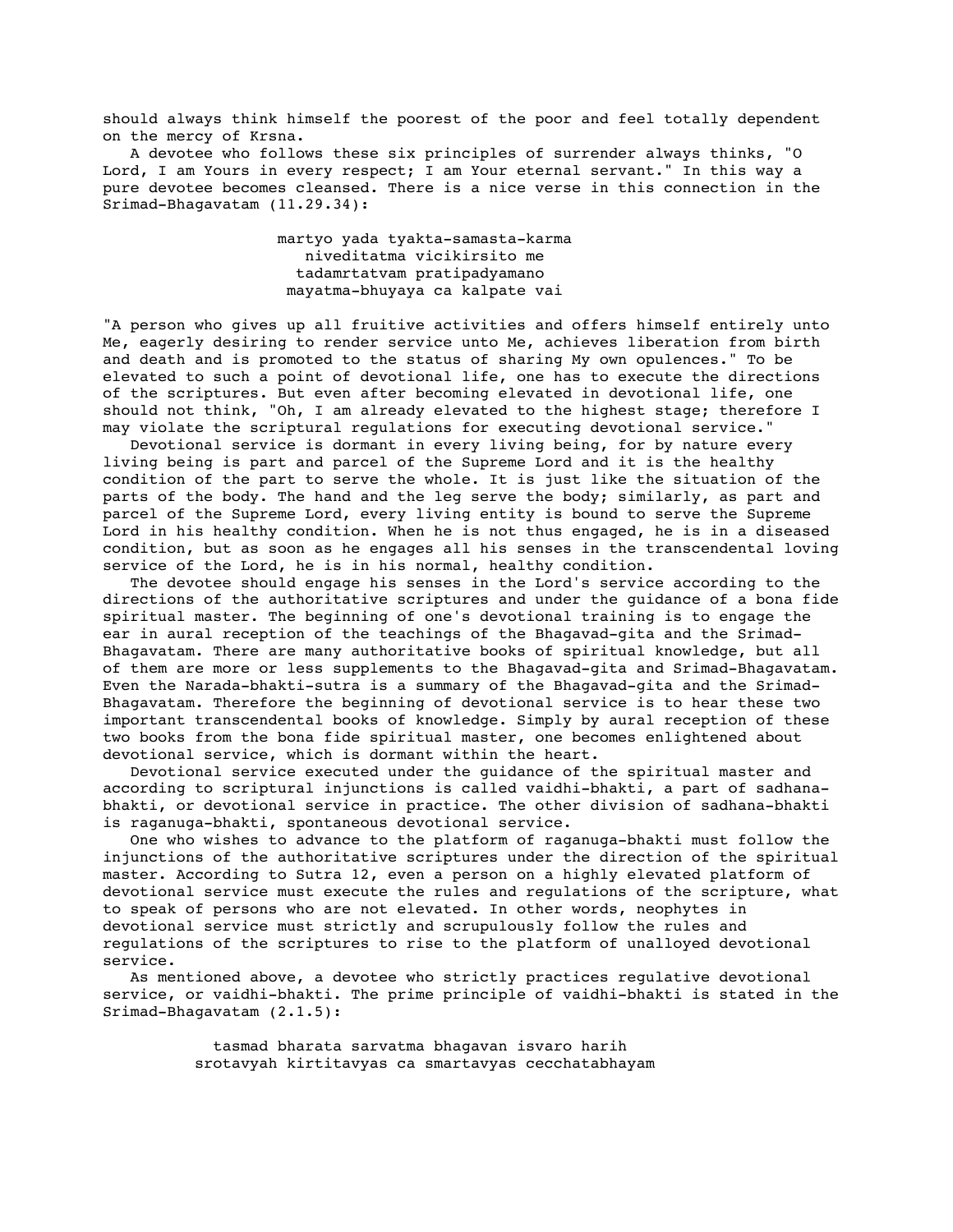"A person serious about making progress in devotional service must always think of the Supreme Personality of Godhead, must always chant His glories, and must always hear about His activities." These are the preliminary principles of following the scriptural rules and regulations.

The Srimad-Bhagavatam (11.5.2) states,

 mukha-bahuru-padebhyah purusasyasramaih saha catvaro jajnire varna gunair vipradayah prthak

Every person, whatever he may be, emanates from some part of the universal form of the Supreme Lord, the virat-purusa. The brahmanas (intelligentsia) emanate from the face, the ksatriyas (warriors and administrators) emanate from the arms, the vaisyas (farmers and merchants) emanate from the thighs, and the sudras (laborers) emanate from the feet. But wherever we may be situated, we have some particular function to execute in the service of the Supreme Whole, the Personality of Godhead. If we do not, therefore, engage our particular propensities in the service of the Lord, then we are fallen, just like a useless limb amputated from the body.

 According to the Padma Purana, the sum and substance of all the regulative principles of the scripture is that Lord Visnu, or Krsna, should always be remembered and should never be forgotten. We should therefore mold our lives in such a way that in every activity we shall be able to remember the Supreme Lord. Any activity that reminds one of the Supreme Lord is a regulative principle in devotional service, and any activity that makes one forget the Supreme Lord is a forbidden activity for a devotee.

 In the Caitanya-caritamrta (Madhya 22.115-28), Lord Caitanya lists sixty-four regulative principles one must follow to be elevated to the highest platform of devotional service. And, as stressed here in Sutra 12, even after being elevated to the highest platform of devotional service, one must continue following the scriptural injunctions for devotional life. The sixty-four regulative principles are as follows:

 (1) To accept a bona fide spiritual master. (2) To become initiated by the spiritual master. (3) To engage oneself in the service of the spiritual master. (4) To receive instructions from the spiritual master and inquire about advancing on the path of devotional service. (5) To follow in the footsteps of previous acaryas and follow the directions given by the spiritual master. (6) To give up anything for the satisfaction of Krsna, and to accept anything for the satisfaction of Krsna. (7) To live in a place where Krsna is present--a city like Vrndavana or Mathura, or a Krsna temple. (8) To minimize one's means of living as much as one can, while living comfortably to execute devotional service. (9) To observe fasting days, such as Ekadasi. (10) To worship cows, brahmanas, Vaisnavas, and sacred trees like the banyan.

 These ten principles of devotional service are the beginning. Additional principles are as follows: (11) One should avoid committing offenses against the holy name, the Deity, etc. (12) One should avoid associating with nondevotees. (13) One should not aspire to have many disciples. (14) One should not unnecessarily divert his attention by partially studying many books so as to appear very learned. For devotional service, it is sufficient to scrutinizingly study books like the Bhagavad-gita, the Srimad-Bhagavatam, and the Caitanyacaritamrta. (15) One should not be disturbed in either loss or gain. (16) One should not allow oneself to be overwhelmed by lamentation for any reason. (17) One should not blaspheme the demigods, although one should not worship them. Similarly, one should not criticize other scriptures, although one should not follow the principles therein. (18) One should not tolerate blasphemy of the Supreme Lord or His devotees. (19) One should not indulge in idle talks, such as those about relationships between men and women. (20) One should not unnecessarily disturb any living being, whatever he may be.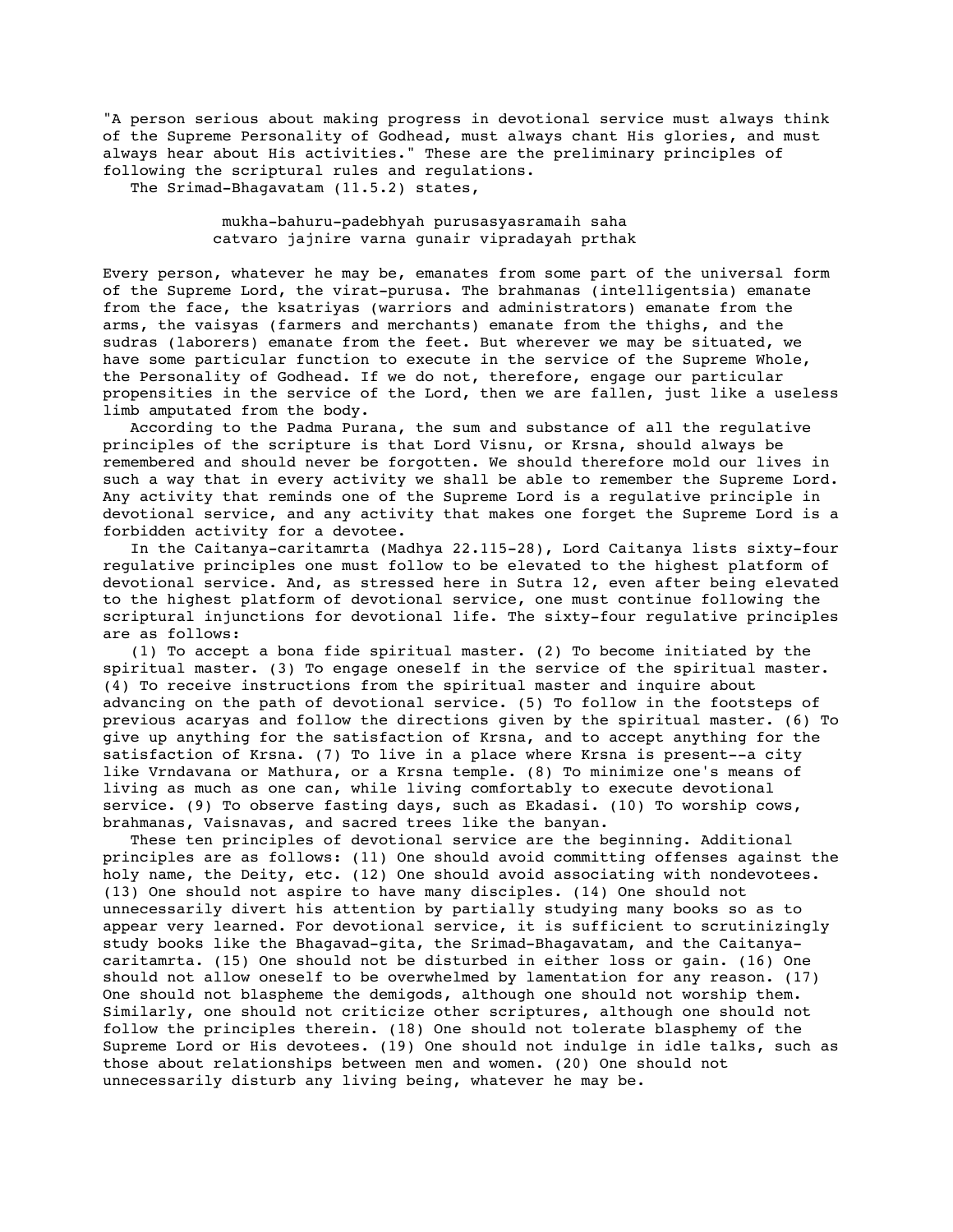The above-mentioned twenty items are the doorway to devotional service. And among them, the first three--namely, acceptance of the spiritual master, initiation by the spiritual master, and service to the spiritual master--are the most important. Then come the following items: (21) To hear about the Lord. (22) To chant His glories. (23) To remember Him. (24) To serve and meditate upon the lotus feet of the Lord and His devotees. (25) To worship Him. (26) To pray to Him. (27) To think of oneself as the Lord's eternal servant. (28) To become the Lord's friend. (29) To offer everything to the Lord. (30) To dance before the Deity. (31) To sing before the Deity. (32) To inform the Lord of everything about one's life. (33) To bow down to the Lord. (34) To offer respect to the spiritual master and the Supreme Lord by standing up at the appropriate time. (35) To follow the spiritual master or the Supreme Lord in procession. (36) To visit places of pilgrimage and temples of the Supreme Lord. (37) To circumambulate the temple. (38) To recite prayers. (39) To chant the Lord's name softly to oneself. (40) To chant the Lord's name loudly in congregation. (41) To smell incense and flowers offered to the Deity. (42) To eat the remnants of food offered to the Deity. (43) To regularly attend the arati offered to the Deity, as well as special festivals. (44) To regularly look upon the Deity. (45) To offer one's dearmost possessions to the Supreme Lord. (46) To meditate on the Lord's name, form, pastimes, etc. (47) To water the tulasi plant. (48) To serve the Lord's devotees. (49) To try to live in Vrndavana or Mathura. (50) To relish the topics of the Srimad-Bhagavatam. (51) To take all kinds of risks for Krsna. (52) To always expect the mercy of Krsna. (53) To observe ceremonies like Janmastami (the appearance day of Lord Krsna) and Rama-navami (the appearance day of Lord Ramacandra) with devotees. (54) To fully surrender to Krsna. (55) To observe special regulations like those followed during the month of Kartika (Oct.-Nov.). (56) To mark the body with Vaisnava tilaka (clay markings). (57) To mark the body with the holy names of God. (58) To accept the remnants of garlands that have been offered to the Supreme Lord. (59) To drink caranamrta, the water that has washed the lotus feet of the Deity.

 Among these fifty-nine items, five are considered so important that they are mentioned again separately, thus completing the sixty-four items of devotional service. These five are (60) associating with devotees, (61) chanting the holy name of the Lord, (62) hearing the Srimad-Bhagavatam, (63) residing at a place of pilgrimage like Mathura, and (64) worshiping the Deity with faith and veneration.

#### SUTRA 13\*

TEXT

# anyatha patitya-sankaya

#### SYNONYMS

anyatha--otherwise; patitya--of falling down; sankaya--because of anticipating the possibility.

### TRANSLATION

Otherwise there is every possibility of falling down.

# PURPORT

 If a diseased person is being cured of the symptoms of his disease but does not care for the principles of healthy living, there is every possibility of a relapse. Similarly, the neophyte devotee serious about advancing in devotional service must carefully follow the principles of regulative devotional service;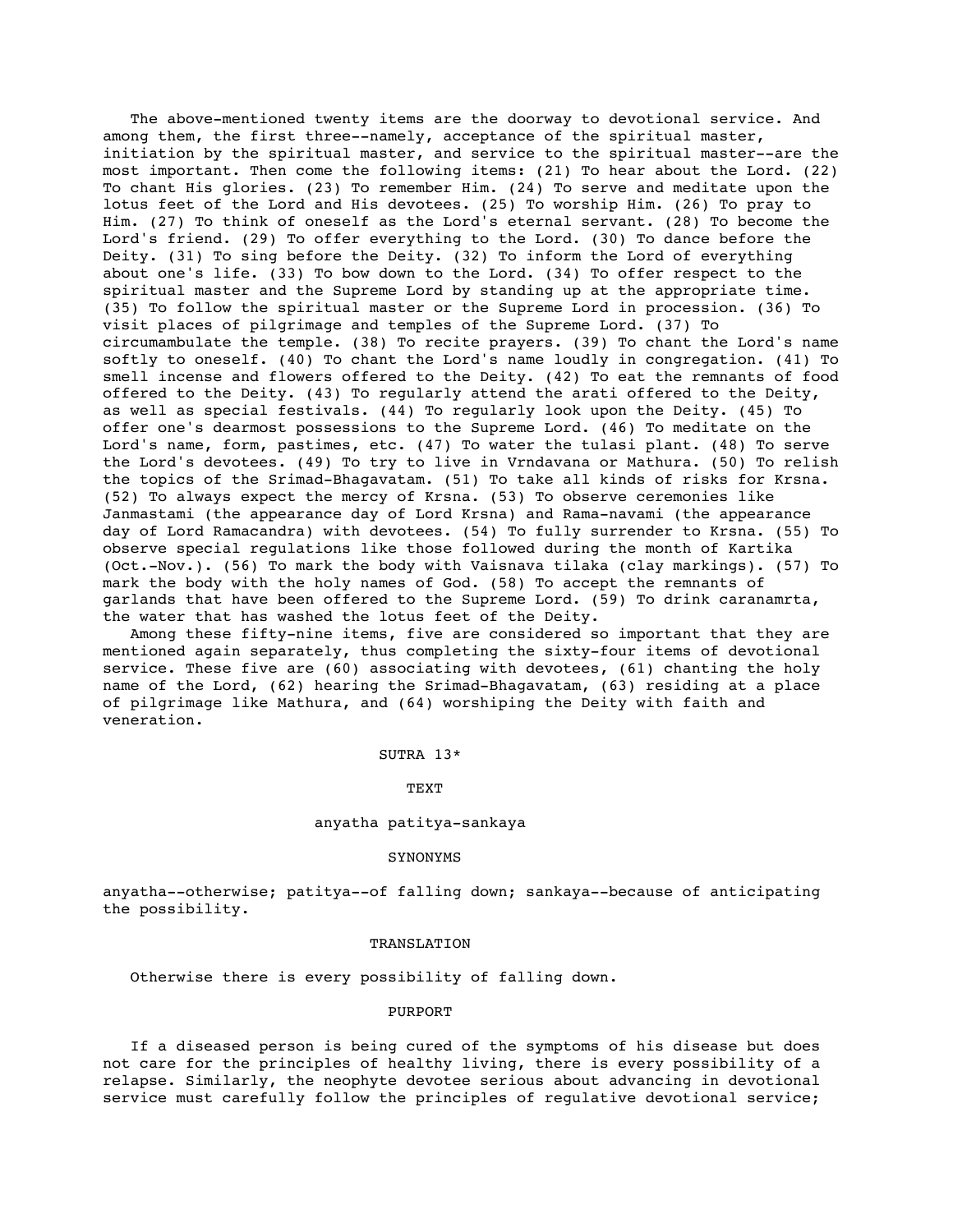otherwise there is every possibility of his falling down. Strictly speaking, if a devotee ignores the regulative principles and acts according to his whims--if, for example, he does not eat krsna-prasadam but eats anywhere and everywhere, such as in restaurants--there is every possibility of his falling down. If he accumulates money without spending it for devotional service, there is every possibility of his falling down. If he applies his energy not in the service of the Lord but in some material activity, there is every possibility of his falling down. If the devotee does not engage himself always in hearing and chanting the topics of Krsna and His activities but instead indulges in idle talk, there is every chance of his falling down. If a neophyte devotee does not follow the orders of the spiritual master and simply officially sticks to the principles, or if he does not strictly follow the principles, there is every possibility of his falling down. To become greedy is another cause of falldown. And to associate with persons who are not in devotional service is the last word in maya's allurements for causing a devotee to fall down.

 In the Bhagavad-gita (18.5), Krsna clearly states that sacrifice, charity, and penance are never to be given up by a transcendentalist. If he is at all intelligent he must continue these three activities, even if he is highly elevated. A devotee is naturally very humble, and even if he is highly elevated he does not consider himself to be so. A practical example is found in the life of the author of the Caitanya-caritamrta, Krsnadasa Kaviraja Gosvami. He was a vastly learned scholar and a first-class devotee, yet he still referred to himself as the lowest of mankind, lower than the bacteria in the stool. He wrote that he was so sinful that no one should even utter his name, lest that person fall down! Of course, when a great devotee speaks this way, we should not believe that he is actually in the lower status of life; we should rather take it as evidence that out of humility a pure devotee never thinks he is elevated. He always thinks he is in the lowest status of spiritual life.

 As stated above, in the Bhagavad-gita Krsna states that no one should give up the sacrificial portion of spiritual life. And the scriptures recommend that the best sacrifice in this Age of Kali is to chant Hare Krsna, Hare Krsna, Krsna Krsna, Hare Hare. Hare Rama, Hare Rama, Rama Rama, Hare Hare. Therefore, a devotee's prime duty is to continue chanting this maha-mantra, even if he is highly elevated. Otherwise, at any stage one can fall down.

# SUTRA 14\*

TEXT

loke 'pi tavad eva bhojanadi-vyaparas tv a-sarira-dharanavadhi

### SYNONYMS

loke--in social behavior; api--also; tavat--for that long; eva--indeed; bhojana- -eating; adi--and so on; vyaparah--the activity; tu--and; a-sarira-dharanaavadhi--for as long as one still has this body.

### TRANSLATION

 For as long as the body lasts, one should engage minimally in social and political activities and in such matters as eating.

## PURPORT

 Spiritual life begins when a person understands that he is not the body. In the material world, all our connections--whether social or political or in the field of eating, sleeping, defending, and mating--are due only to the material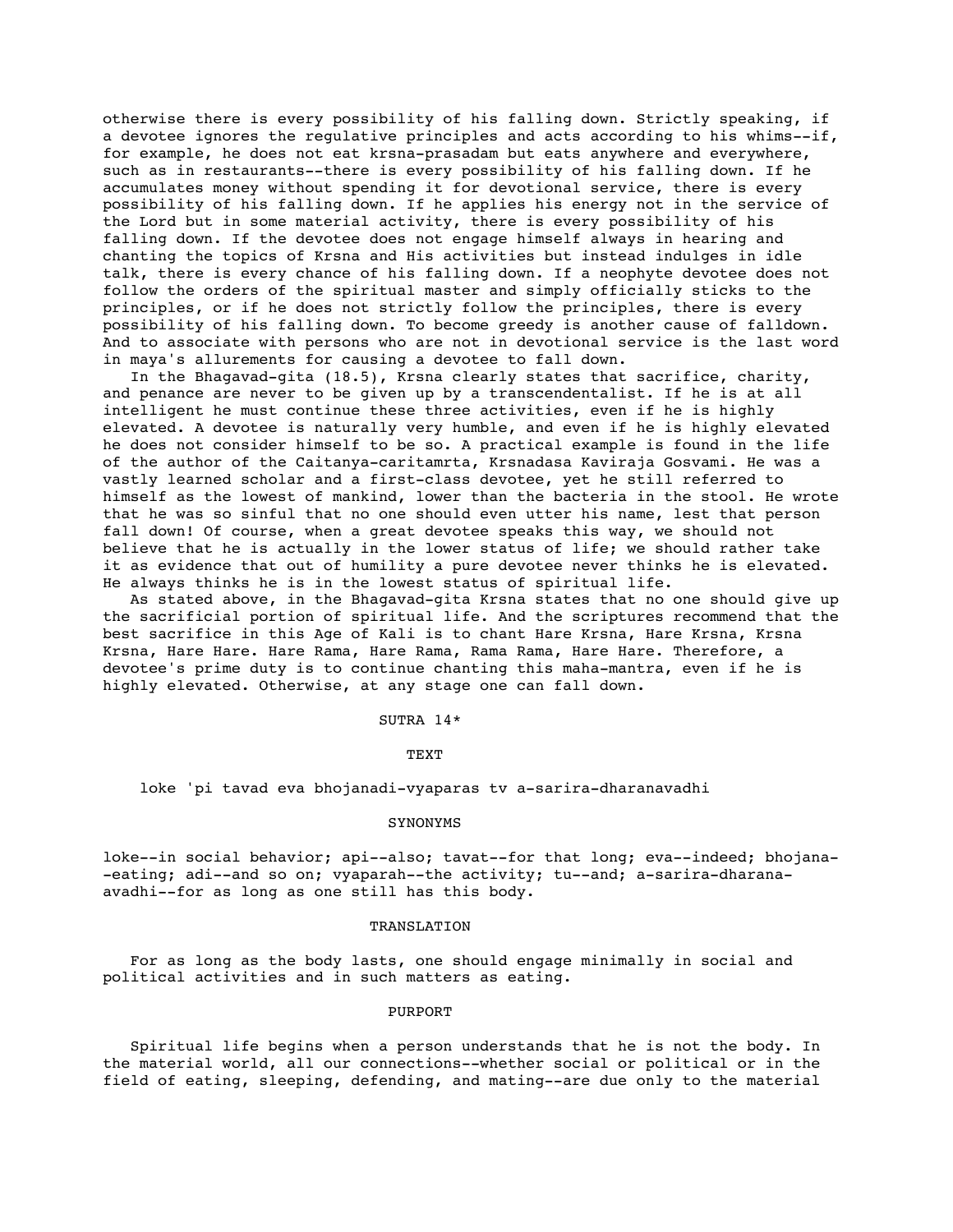body. Unless one is completely conversant with the fact that one is not the body, it is not possible to become self-realized. In the Bhagavad-gita (18.54), Lord Krsna describes self-realization as

> brahma-bhutah prasannatma na socati na kanksati samah sarvesu bhutesu mad-bhaktim labhate param

follows:

"Self-realization [the brahma-bhuta stage] is symptomized by joyfulness. One never laments for any loss, nor is one very enthusiastic when there is some gain. One sees everyone on an equal level through spiritual understanding. These qualities are preliminary to entering into pure devotional service."

 Pure devotional service is so powerful, however, that one may at once take to it without acquiring the previous qualification of brahma-bhuta life. A sincere devotee who engages in the service of the Lord automatically becomes situated in the brahma-bhuta stage. The devotee's duty is only to strictly follow the principles of regulated devotional service, as previously mentioned. Therefore a devotee should not be too concerned about social and political obligations, since all such activities belong to the body. He should similarly restrict his eating; this is essential to the execution of devotional service. A devotee cannot eat anything and everything he likes; he must eat only foods that have been offered to the Lord. The Lord clearly says (Bhagavad-gita 9.26) that He will accept a flower, a fruit, a leaf, or a little water if they are offered to Him with devotional love. (One should note that the Supreme Lord accepts only foods from the vegetable kingdom, as well as milk products. "Water" includes milk and its products.) The Lord is not hungry or poor, in need of our offering. Actually, it is to our advantage to offer Him something to eat. If the Supreme Lord kindly accepts our offering, then we are benefited. The Lord is full, but to establish the universal principle that everyone can offer something to the Lord, He accepts even the most meager offering--when it is presented with love. Even the poorest of the poor can collect a flower, a leaf, and a little water and offer them to the Supreme Lord.

 It is incumbent upon all devotees of Krsna to avoid eating anything that has not been offered to the Supreme Lord. A devotee who does not strictly follow this principle is sure to fall down. Similarly, one who refuses to accept prasadam, the remnants of food offered to Krsna, cannot become a devotee.

 In the Srimad-Bhagavatam (5.5.3) Lord Rsabhadeva states that one who is determined to become a pure devotee avoids associating with the general mass of people, who are simply engaged in the animal propensities of eating, sleeping, defending, and mating. The general mass of people mistake the body for the self, and therefore they are always busy trying to maintain the body very nicely. A devotee should not associate with such people. Nor should he be overly attached to his family members, knowing that he has been accidentally thrown together with his wife, children, and so on. Spiritually, no one is a wife, child, husband, or father of anyone else. Everyone comes into this world according to his past deeds and takes shelter of a father and a mother, but actually no one is anyone's father or mother. While a devotee must know this, that does not mean he should neglect his family. As a matter of duty he should maintain his family members without attachment and instruct them in Krsna consciousness.

 So, whether in social life or political life, or in the matter of eating, sleeping, mating, and defending, a devotee should avoid performing any action tainted by material attachment. The word used here is bhojanadi, which indicates the four propensities of eating, sleeping, defending, and mating. As the devotee does not eat anything that has not been offered to Krsna, so he does not sleep more than is absolutely necessary. In the lives of the great devotees Sanatana Gosvami and Rupa Gosvami, we see that they did not sleep more than one and a half hours a day, and they were reluctant even to accept that. So sleeping is also restricted. Naturally one who is always engaged in devotional service of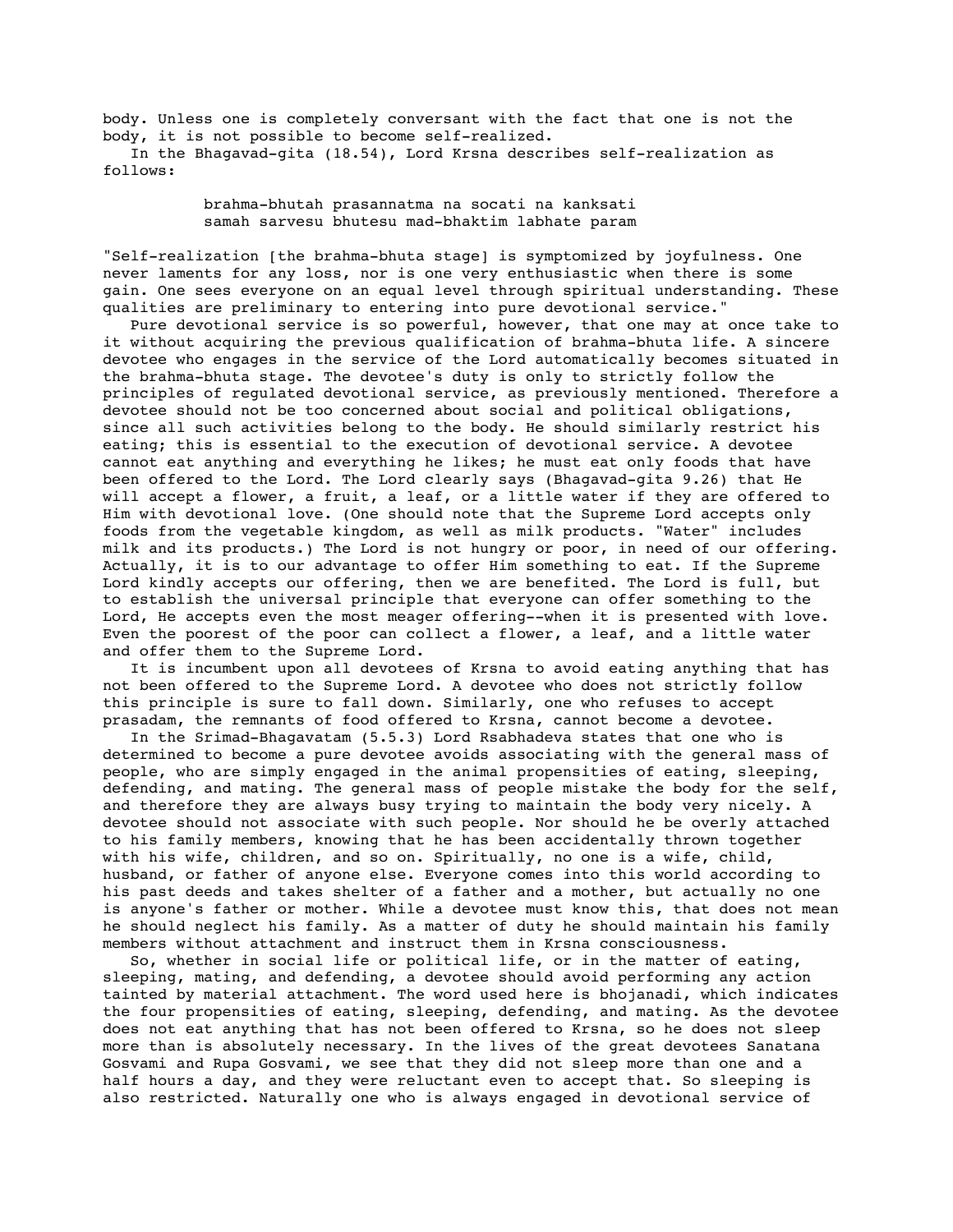the Lord has very little time to sleep. Sleep is a necessity of the body, not the spirit soul, and therefore as one advances in devotional service one's propensity to sleep decreases.

 Similarly, a devotee minimizes his defending propensity. A pure devotee knows he is under the shelter of the all-powerful Supreme Lord, and so he is not very anxious about defending himself. Although he should use his common sense in the matter of defending, he is sure that without being protected by Lord Krsna no one can defend himself, however expert he may be in the art of defense.

 In the same way, a devotee minimizes or eliminates sex. He does not indulge indiscriminately in sex, begetting offspring as the cats and dogs do. If he begets any children at all, he takes charge of them to elevate them to Krsna consciousness so that they may not have to suffer in material life again, in future lives. That is the duty of a devotee.

 In this material world, people in general engage in sense-gratificatory activities, which keep them bound up by the laws of the material modes of nature. Indeed, the more a person engages in such activities, the more he expands his life in material existence. A devotee acts differently: he knows he is not the body and that as long as he is in his body he will have to suffer the threefold material miseries. Therefore to decrease his material entanglement and help his advancement in spiritual life, he always minimizes his social and political activities and his eating, sleeping, defending, and mating.

# SUTRA 15\*

# TEXT

### tal-laksanani vacyante nana-mata-bhedat

#### SYNONYMS

tat--of it (devotional service); laksanani--the characteristics; vacyante--are enunciated; nana--various; mata--of theories; bhedat--according to the differences.

## TRANSLATION

 Now the characteristics of devotional service will be described according to various authoritative opinions.

#### PURPORT

 In the Srimad-Bhagavatam (7.5.23), Prahlada Maharaja very clearly states what the essential activities of devotional service are:

# sravanam kirtanam visnoh smaranam pada-sevanam arcanam vandanam dasyam sakhyam atma-nivedanam

"Devotional service consists of (1) hearing about the Lord, (2) chanting His glories, (3) remembering Him, (4) serving and meditating upon His lotus feet, (5) worshiping Him, (6) praying to Him, (7) thinking oneself His eternal servant, (8) becoming His friend, and (9) surrendering everything to Him."

 One should surrender to the Lord as much as an animal purchased from the market surrenders to its master. Such an animal never thinks of his maintenance because he knows that his master will look after him. A soul totally surrendered to the Supreme Lord is similarly never anxious for his maintenance. Srila Sanatana Gosvami gives further symptoms of full surrender in his Hari-bhaktivilasa (11.417):